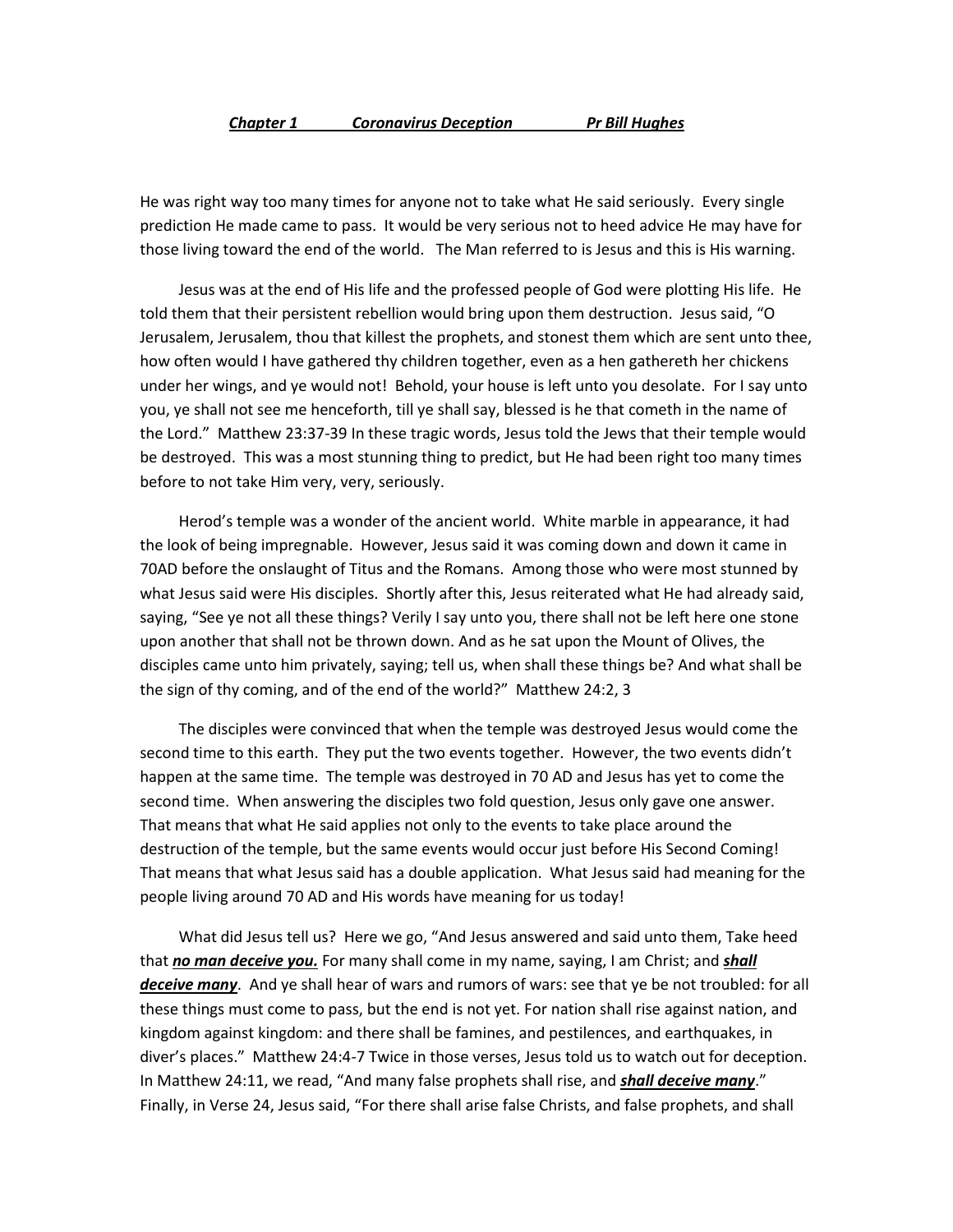shew great signs and wonders; insomuch that, if it were possible*, they shall deceive the very elect."*

 Whenever Jesus wanted to stress something, He would say, "Verily, verily, I say unto you." He would repeat verily twice for emphasis. In Matthew 24, for those living at the end of earth's history, Jesus repeated a word four times, and said, "You better watch out. DECEPTION will be so thick you could cut it with a knife. Watch out what you are told! Beware!"

 Now, before going any further, let us be very clear on what deception is. Webster's dictionary tells us, deception is "deceitfulness , duplicity, double-dealing, fraud, trickery". Let me illustrate this for you from an experience I had when I was in the eighth grade. My junior high school had a flag football team. On our championship team, we had one play that always scored a touchdown. The reason it was so successful was because we used deception. Let me explain briefly. The flanker would spread out wide to the right of the formation. As the quarterback, me, called the signals, he would come in motion back toward me. By the time I said three, he was close in proximity to me. I would turn, lateral the ball to him, and then my two backs, Brian and Bill, would block around the left end. We ran this play twice on first and second down.

 On third down, we did the identical thing. As I started calling the signals, the flanker, Kevin, would start toward me. The other team KNEW exactly what we were going to do. They started moving toward the side of the field where they KNEW Kevin would be shortly. In fact, they started smiling at me as they moved over to the side, waiting for what would SURELY occur. Well, I pitched the ball to Kevin and we started around the end as always, EXCEPT for one thing. My speedy halfback, Brian, didn't go to block. He reversed his field, took the ball from Kevin's outer hip, and made his way down the opposite sideline where nobody was. The other team pulled Kevin's flags and was so happy with themselves, figuring they got us. All the time, Brian was running down the opposite sideline for a touchdown.

 It worked to perfection. We had deceived the other team into believing that Kevin would carry it again around the corner, and while they were so happy, the real play was happening in a totally different area. The other side of the field was where things were happening and the other team didn't know that! They were deceived, faked out, and tricked! And, Jesus said this would be happening down toward the end of earth's history! He told us to watch out. While everything is being focused and centered on something, the REAL events are happening in another area of the world. Could that be happening to us today? Is the coronavirus, in which many people are tragically dying, being used today by certain powerful groups in our world to bring about their agenda? While everyone focuses on this virus, are other things happening in our world that could lead to terrible results for everyone on this planet?

 Jesus told us, "Take heed that no man deceive you. For many shall come in my name, saying, I am Christ; and shall deceive many." Matthew 24:4, 5 He has been right too many times to not take what He says very, very, seriously. Now, let's weigh something for a moment.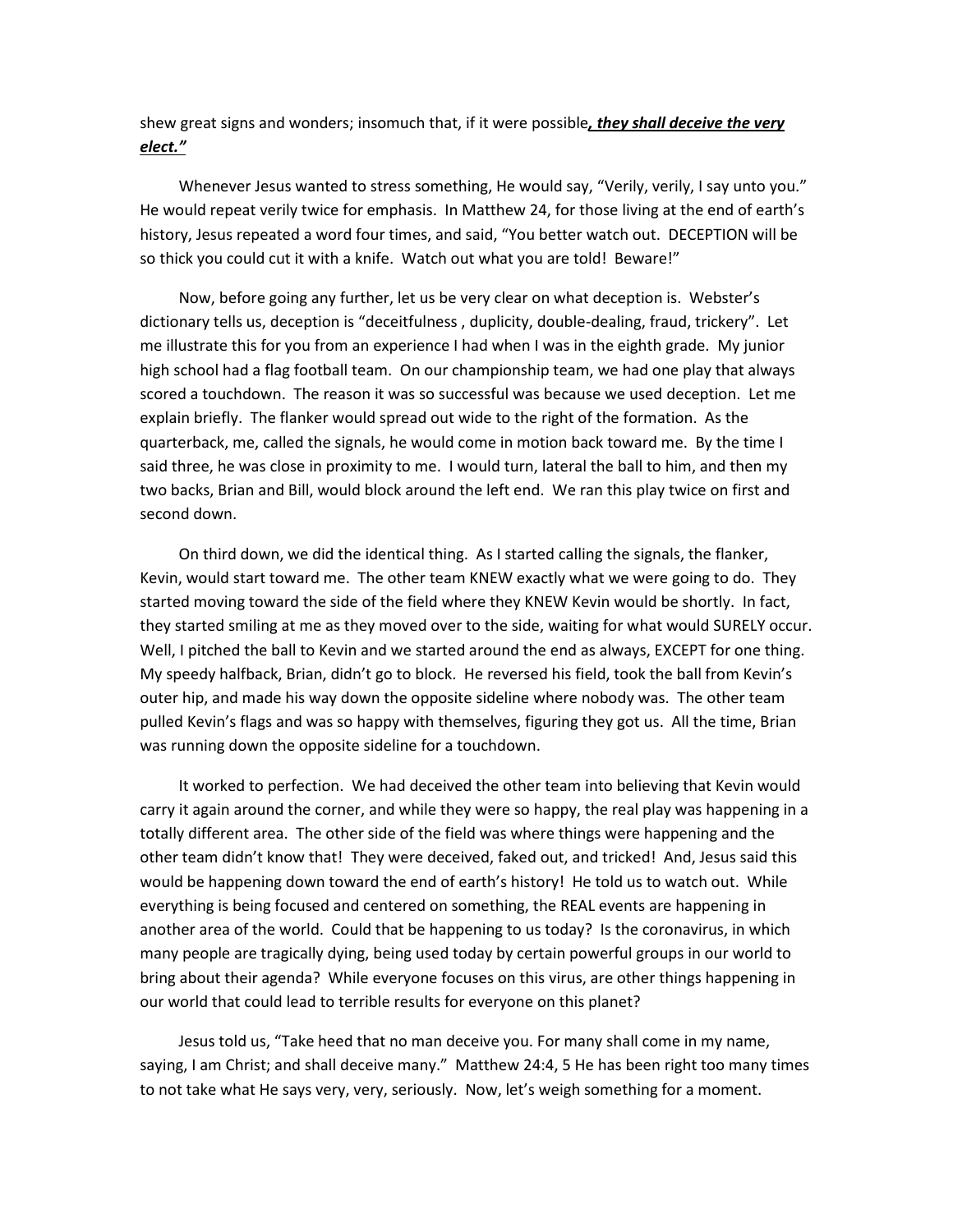Where do we receive most of our information today? What mechanisms are used to communicate to people in the timeliest manner and to reach the most people at once? Clearly, the media is what is used very effectively to communicate to the populace. We get the great bulk of our messages of communication from the television, the radio, newspapers, magazines, and the internet. Is it possible that the media we are listening to is controlled by powerful people behind the scenes? Is it possible that these power groups are dictating what people are told in order to help the masses embrace an agenda? You know, I grew up on Walter Cronkite and David Brinkley and thought they were the finest of men. I'm sure many of us feel the same about David Muir, Katie Couric, George Stephanopoulos and Diane Sawyer today.

 With Jesus' warning ringing in our ears and the undeniable fact that media is the way we receive messages today, a statement by John Swinton hits us square between the eyes. Swinton was a preeminent journalist over a century ago. Swinton declared at a press club dinner in his honor, "There is no such thing, at this date of the world's history, in America, as an independent press. You know it and I know it. There is not one of you who dares to write your honest opinions, and if you did, you know beforehand that it would never appear in print. I am paid weekly for keeping my honest opinion out of the paper I am connected with. Others of you are paid similar salaries for similar things, and any of you who would be so foolish as to write honest opinions would be out on the streets looking for another job. If I allowed my honest opinions to appear in one issue of my paper, before twenty-four hours my occupation would be gone. The business of the journalists is to destroy the truth, to lie outright, to pervert, to vilify, to fawn at the feet of mammon, and to sell his country and his race for his daily bread. You know it and I know it, and what folly is this toasting an independent press? We are the tools and vassals of rich men behind the scenes. We are the jumping jacks, they pull the strings and we dance. Our talents, our possibilities and our lives are all the property of other men. We are intellectual prostitutes." (Source: Labor's Untold Story, by Richard O. Boyer and Herbert M. Morais, published by United Electrical, Radio & Machine Workers of America, NY, 1955/1979.)

 The quote raises the issue of whether there is not continuing truth in Swinton's remarks, and whether some candid journalist might not be able to fairly say similar things today. Anyone who has associated closely with journalists can hardly avoid finding a ring of truth in such words, and the best evidence lies in the actual product of journalists and how well, or how poorly, it both agrees with and covers what actually happens, especially involving such things as corruption and abuse of power. Swinton declared that journalists are the tools of rich men behind the scenes. The journalists are puppets in the hands of the wealthy that control them. In order to save their job, the journalist or anchor will readily lie, deceive (there is that word), say whatever they are told in order to guide people down the path of their handlers-the wealthy of the world! Just one example of this would be the control of media by one Rupert Murdoch. His holdings over the media of this world are staggering.

 So, does the world's wealthy have an agenda for the populace of this world? Are they using their wealth and power to communicate to this planet what they want them to know about this virus in order to carry out their agenda for this world? Are their powers above the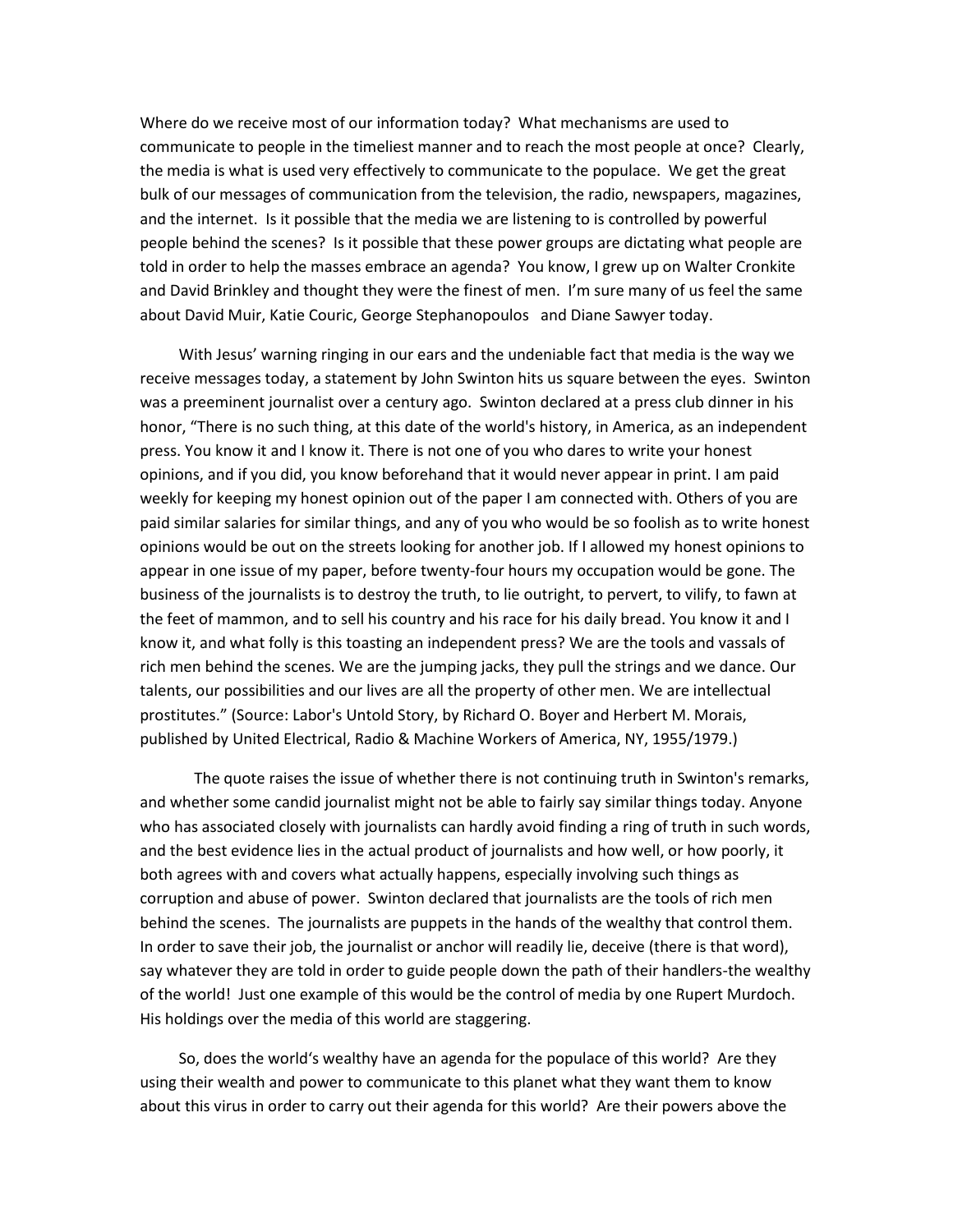wealthy people of the world who also have global agendas and the coronavirus is part of finalizing their plans? Does this sound like a conspiracy to you? People shy away from conspiracy today, poo pooing it as conspiracy theorists. Probably just some cuckoo heads. We will look at this in our next chapter.

Jesus warned us about deception. I hope we are listening.

#### *Coronavirus Conspiracy, chapter 2*

 At the United Nations on November 10, 2001, United States President George W. Bush denounced the emergence of "outrageous conspiracy theories ... that attempt to shift the blame away from the terrorists, themselves, away from the guilty." Later, as media exposure of conspiracy theories of the events of 9/11 increased, U.S. Government agencies and the Bush Administration issued responses to the theories, including a formal analysis by the National Institute of Standards and Technology (NIST) about the collapse of the World Trade Center, a revised 2006 State Department webpage to debunk the theories, and a strategy paper referred to by President Bush in an August 2006 speech, which declared that terrorism springs from "subcultures of conspiracy and misinformation," and that "terrorists recruit more effectively from populations whose information about the world is contaminated by falsehoods and corrupted by conspiracy theories." Clearly, former President Bush is not happy with conspiracy theories. Since he isn't, this has set a precedent among people that the idea of conspiracy is purely a theory and that there is no basis to it. Well………………………………………

 George W. Bush attended Yale University and was a member of a Secret Society while there. The name of the Society was the Order of Skull and Bones. In order for Bush to become a member, he had to go through an initiation rite. In this rite, Bush vowed absolute obedience to three representatives. In the book, Codeword Barbelon by P. D. Stuart, it states that Bush bowed to the head of Freemasonry, the Pope, and the Jesuit General. Pages 339-341 declare this truth. Bush sold his soul to these entities and would do ANYTHING they told him to do. Any vows of loyalty to his country would mean NOTHING to a member of Skull and Bones. George Bush followed the leading of these powers while in the White House. Why would Bush speak out so forcefully against the idea of conspiracy was because he was part of a massive conspiracy?!

 So, what of conspiracy? Is there really a conspiracy? Is it a theory or is it a fact? Is anyone who believes in a conspiracy a nut or is he right on the money? According to Webster's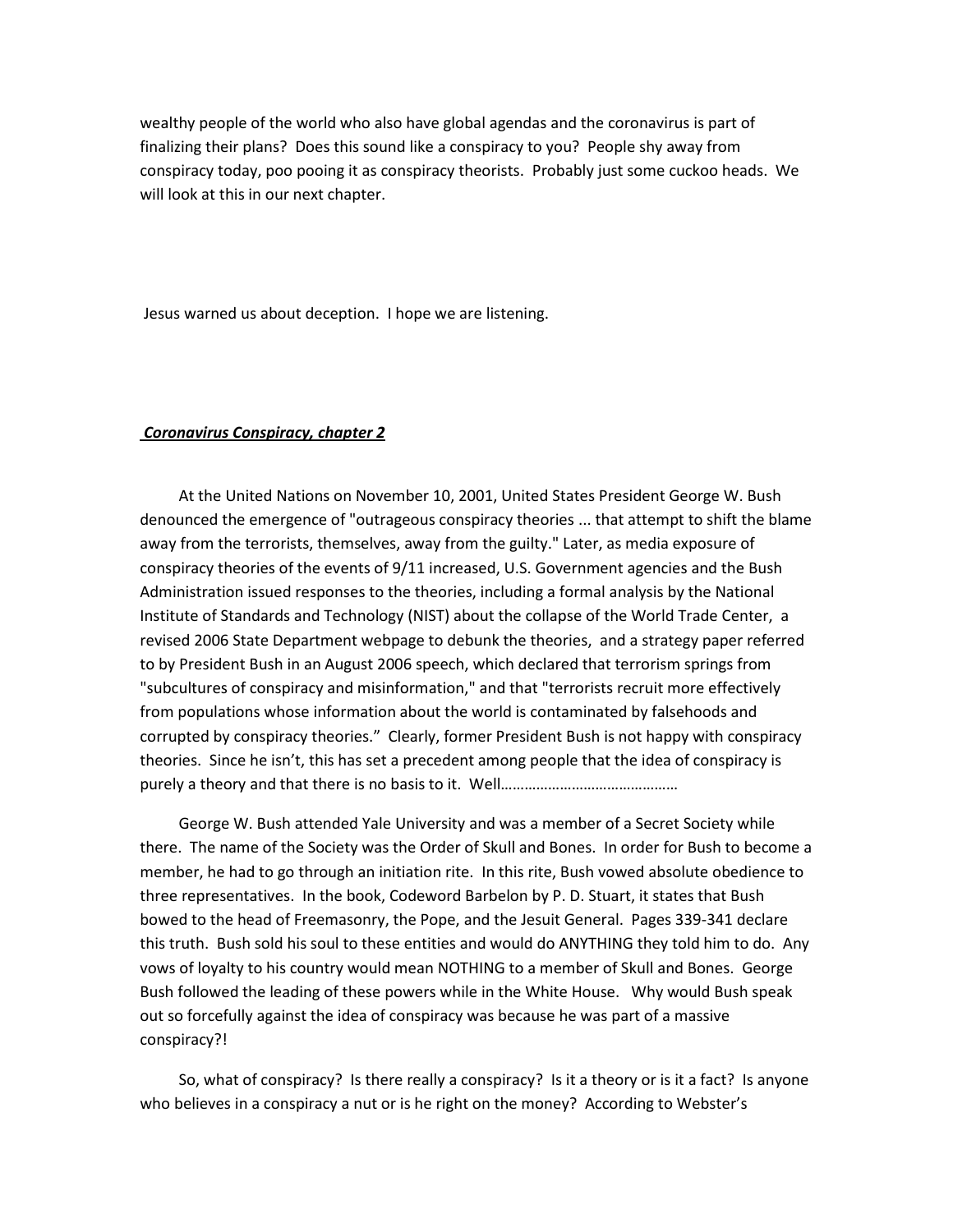dictionary, a conspiracy is "An agreement to perform together an illegal, wrongful, or subversive act.

2. A group of conspirators.

# 3. *Law An agreement between two or more persons to commit a crime or accomplish a legal purpose through illegal action.*

4. A joining or acting together, as if by sinister design: a secret plan to carry out an illegal or harmful act

2. The act of making such plans

Conspiracy - a secret agreement between two or more people to perform an unlawful act.

So, a conspiracy is two or more people or groups united together with a sinister purpose. Well, you say, there are so many voices out there. How do I know which one to trust that will be giving an unbiased view? Those are fair comments. The only unbiased, clear book that will give us the answer is the Bible. Revelation 17 and 18 answer this question of conspiracy very clearly if we are open to hear what it says. We are immediately confronted in these chapters with a monolithic power called Babylon the Great. "And upon her forehead was a name written, MYSTERY, BABYLON THE GREAT, THE MOTHER OF HARLOTS AND ABOMINATIONS OF THE EARTH." Revelation 17:5 interestingly enough, the Protestant Reformers agreed on very little, BUT they all agreed on who Babylon the Great was. Listen to them speak.

 Luther: "nothing else than the kingdom of Babylon and of very Antichrist. For who is the man of sin and the son of perdition, but he who by his teaching and his ordinances increases the sin and perdition of souls in the church; while he yet sits in the church as if he were God? All these conditions have now for many ages been fulfilled by the papal tyranny." (Martin Luther, First Principles, pp. 196-197)

Luther: "Luther … proved, by the revelations of Daniel and St. John, by the epistles of St. Paul, St. Peter, and St. Jude, that the reign of Antichrist, predicted and described in the Bible, was the Papacy … And all the people did say, Amen! A holy terror seized their souls. It was Antichrist whom they beheld seated on the pontifical throne. This new idea, which derived greater strength from the prophetic descriptions launched forth by Luther into the midst of his contemporaries, inflicted the most terrible blow on Rome." Taken from J. H. Merle Daubigny's History of the Reformation of the Sixteen Century, book VI, chapter xii, p. 215.

Calvin: "But to conclude this point in a few words: I deny that See to be Apostolical, wherein naught is seen but a shocking apostasy — I deny him to be the vicar of Christ, who, in furiously persecuting the gospel, demonstrates by his conduct that he is Antichrist — I deny him to be the successor of Peter, who is doing his utmost to demolish every edifice that Peter built  $-$  and I deny him to be the head of the Church, who by his tyranny lacerates and dismembers the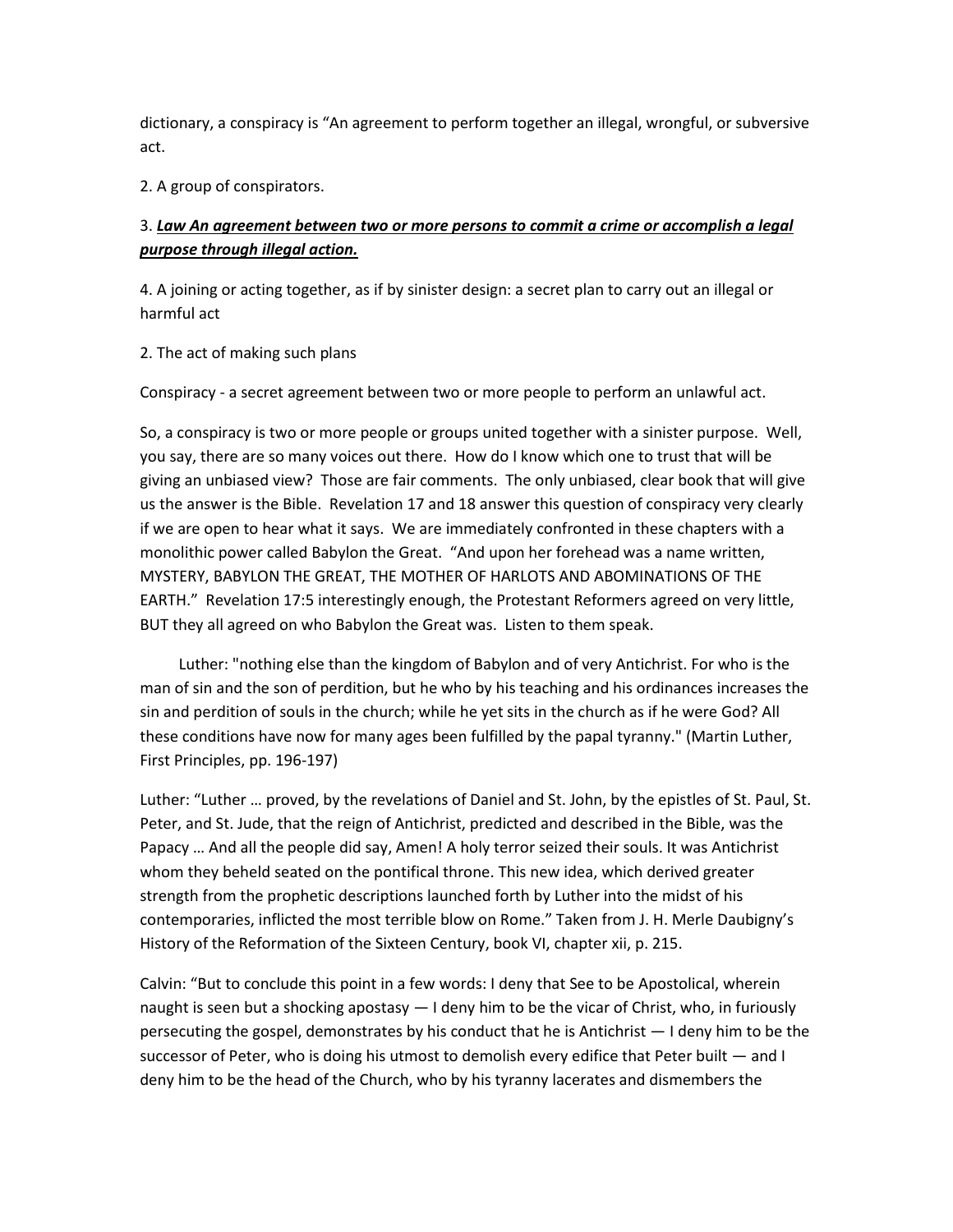Church, after dissevering her from Christ, her true and only Head.—Calvin, "Tracts and Letters" vol 1, 219-220.

Knox: "Yea, to speak it in plain words; lest that we submit ourselves to Satan, thinking that we submit ourselves to Jesus Christ, for, as for your Roman kirk, as it is now corrupted, and the authority thereof, whereon stands the hope of your victory, I no more doubt but that it is the synagogue of Satan, and the head thereof, called the pope, to be that man of sin, of whom the apostle speaks." (John Knox, The History of the Reformation of Religion in Scotland, p.65)

Knox: Knox wrote to abolish "that tyranny which the pope himself has for so many ages exercised over the church" and that the pope should be recognized as "the very antichrist, and son of perdition, of whom Paul speaks." Taken from "The Zurich Letters" pg. 199 by John Knox.

Wesley: "The man of sin, the son of perdition– …in many respects, the Pope has an indisputable claim to those titles. He is, in an emphatical sense, the man of sin, as he increases all manner of sin above measure. And he is, too, properly styled, the son of perdition, as he has caused the death of numberless multitudes, both of his opposers and followers, destroyed innumerable souls, and will himself perish everlastingly. He it is that opposes himself to the emperor, once his rightful sovereign; and that exalts himself above all that is called God, or that is worshipped, commanding angels, and putting kings under his feet, both of whom are called gods in scripture; claiming the highest power, the highest honor; suffering himself, not once only, to be styled God or vice-god. Indeed no less is implied in his ordinary title, "Most Holy Lord," or, "Most Holy Father." So that he sits enthroned in the temple of God – Mentioned Rev. 11:1. Declaring himself that he is God, claiming the prerogatives which belong to God alone.—Explanatory Notes Upon the New Testament, p. 216)"

Roger Williams: [speaking of the Pope, Williams said]: "the pretended Vicar of Christ on earth, who sits as God over the Temple of God, exalting himself not only above all that is called God, but over the souls and consciences of all his vassals, yea over the Spirit of Christ, over the Holy Spirit, yea, and God himself…speaking against the God of heaven, thinking to change times and laws; but he is the son of perdition (II Thess. 2)." The Prophetic Faith of Our Fathers, by Froom, Vol. 3, pg. 52.

Westminster Confession: ""There is no other head of the church but the Lord Jesus Christ. Nor can the pope of Rome in any sense be head thereof; but is that Antichrist, that man of sin and son of perdition that exalteth himself in the church against Christ and all that is called God." Taken from Philip Schaff's, The Creeds of Christendom, With a History and Critical Notes, III, p. 658, 659, Ch. 25, sec. 6.

Cotton Mather: "The oracles of God foretold the rising of an Antichrist in the Christian Church: and in the Pope of Rome, all the characteristics of that Antichrist are so marvelously answered that if any who read the Scriptures do not see it, there is a marvelous blindness upon them." Taken from The Fall of Babylon by Cotton Mather in Froom's book, The Prophetic Faith of Our Fathers, Vol. 3, pg. 113.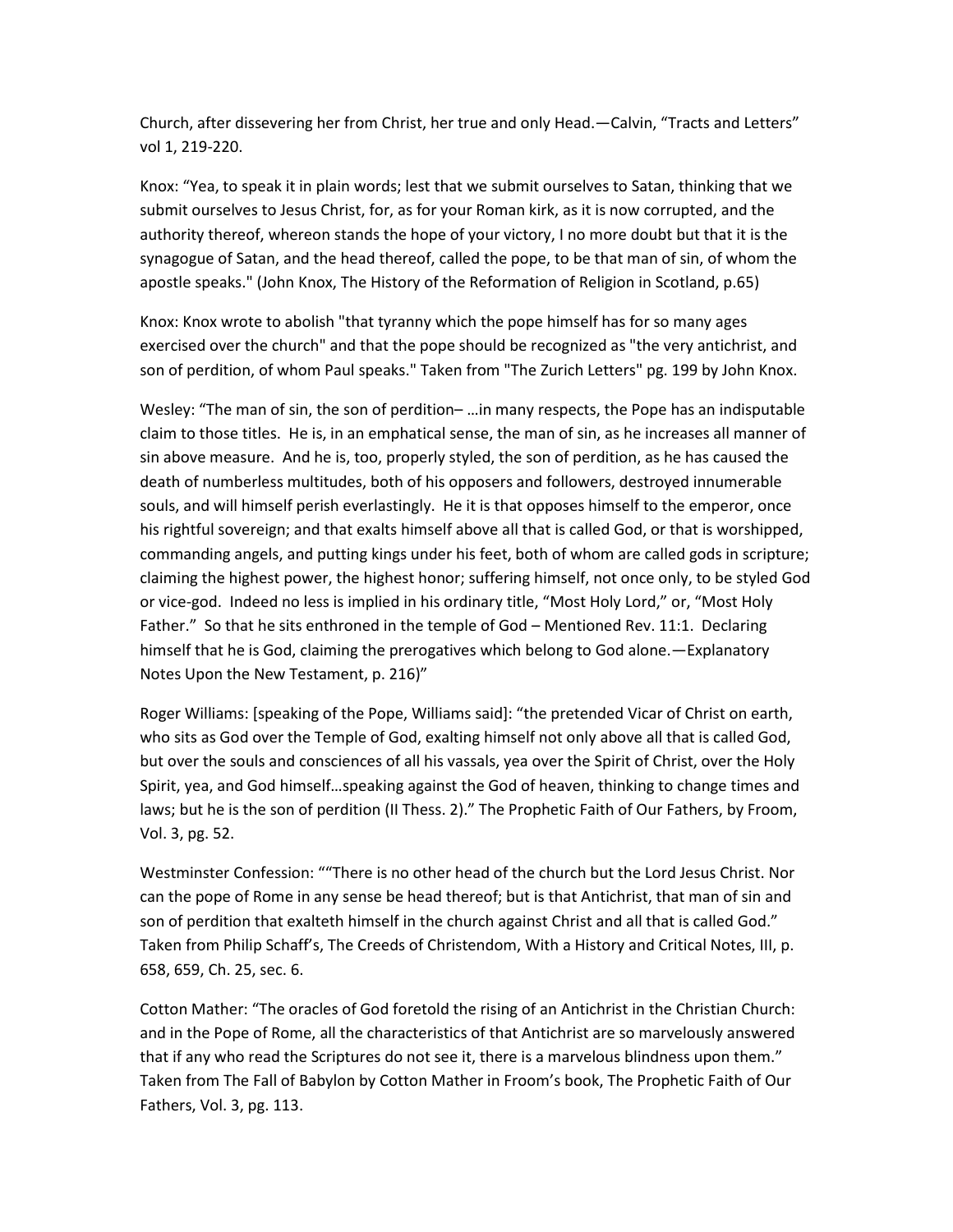All Reformers: "Wycliffe, Tyndale, Luther, Calvin, Cranmer; in the seventeenth century, Bunyan, the translators of the King James Bible and the men who published the Westminster and Baptist confessions of Faith; Sir Isaac Newton, Wesley, Whitfield, Jonathan Edwards; and more recently Spurgeon, Bishop J.C. Ryle and Dr. Martin Lloyd-Jones; these men among countless others, all saw the office of the Papacy as the antichrist." Taken from All Roads Lead to Rome, by Michael de Semlyen. Dorchester House Publications, p. 205. 1991.

 According to the Reformers of the Protestant denominations, the papal power is Babylon the Great, the Mother of harlots; she is the antichrist and the man of sin, and she is seeking to rule the world one last time! Is anyone working with her in this effort? Revelation 17:2 and 18 record for us these insightful words, "With whom *the kings of the earth* have committed fornication, and the inhabitants of the earth have been made drunk with the wine of her fornication." Verse 18 says, "And the woman which thou sawest is that great city, *which reigneth over the kings of the earth*." Wow! The political leaders of the world, be they dictators, prime ministers, presidents, premiers, or the like, the Bible says these political powers are puppets in the hands of the papacy! Rome herself has made this very clear in her own publications. ""Why, if the government of the United States were at war with the Church, we would say tomorrow, 'To Hell with the government of the United States;' and if the church and all the governments of the world were at war, we would say: 'To Hell with all the governments of the world.' Why it is the pope has such tremendous power? Why the pope is the ruler of the world. All the emperors, all the kings, all the princes, all the presidents of the world are as these ALTAR BOYS of mine." Priest Phelan, Western Watchman, June 27, 1912, emphasis supplied. Pray, friend, as you never have before that political leaders would throw off the wicked shackles of Rome and stand in their God ordained positions!

 Do we have a conspiracy yet? Remember, Webster's told us that a conspiracy is 'an agreement between two or more persons to commit a crime or accomplish a legal purpose through illegal action.' So far, Revelation 17 and 18 have told us emphatically that we have a CONSPIRACY and that is a FACT! You can take that to the bank. Friend, you may say, "Oh, the leader of my country would never do ANYTHING bad and the Roman Catholic leadership are ALL fine men of God! How dare you say such things! I didn't say them, Jesus did! The Lord Jesus loves you and me more than any leader or prelate. He would never lie to you! He wants to save you in His soon, coming kingdom.

 Does it stop there? Is it just the papacy and the leaders of our world who are involved in a sinister plot to entrap us all in rebellion against the principles of Heaven? The Bible does not stop there. Revelation 18:11-15 declares, "*And the merchants of the earth* shall weep and mourn over her; for no man buyeth their merchandise any more. The merchandise of gold, and silver, and precious stones, and of pearls, and fine linen, and purple, and silk, and scarlet, and all thyine wood, and all manner vessels of ivory, and all manner vessels of most precious wood, and of brass, and iron, and marble, And cinnamon, and odours, and ointments, and frankincense, and wine, and oil, and fine flour, and wheat, and beasts, and sheep, and horses, and chariots, and slaves, and souls of men. And the fruits that thy soul lusted after are departed from thee,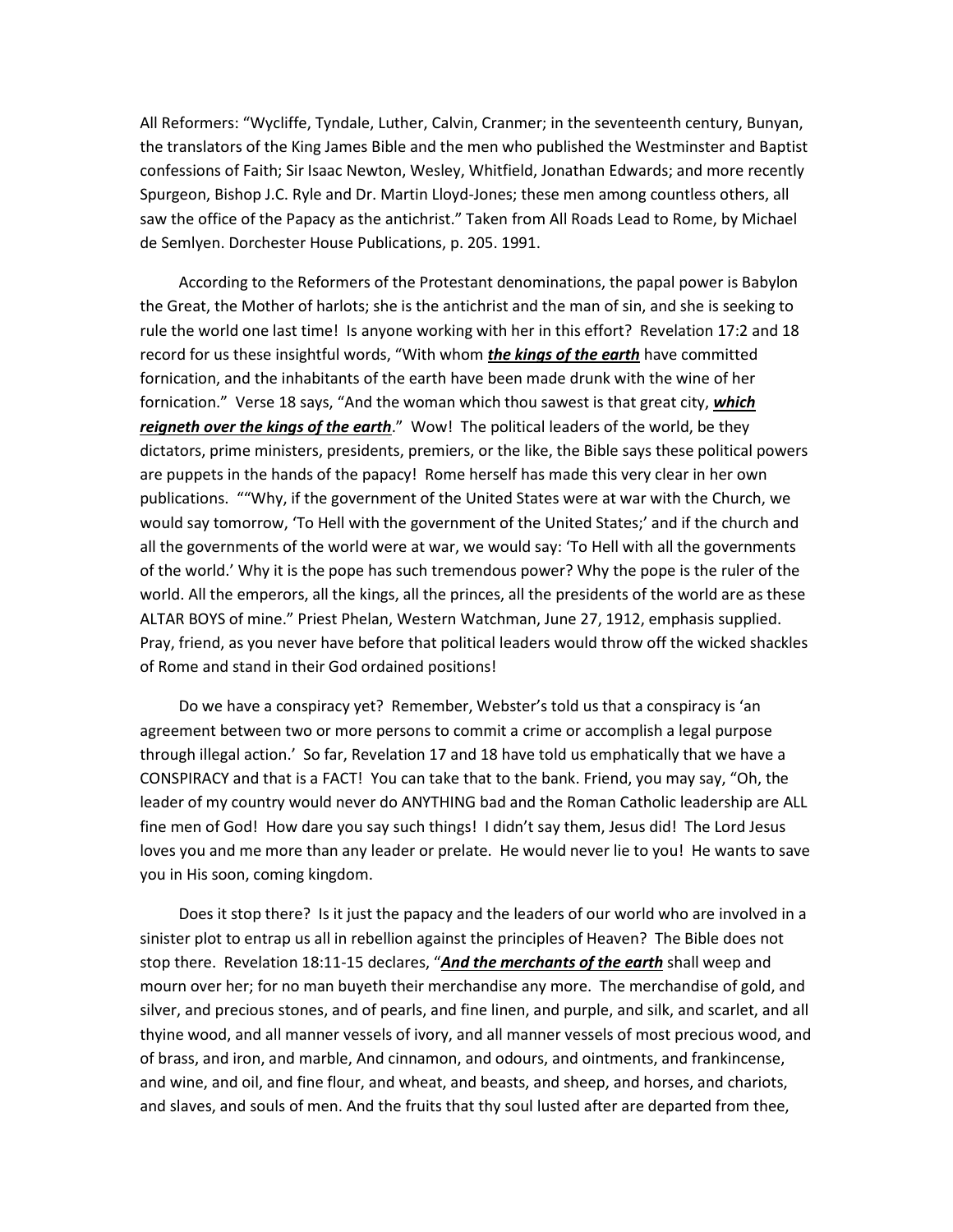and all things which were dainty and goodly are departed from thee, and thou shalt find them no more at all. *The merchants of these things, which were made rich by her*, shall stand afar off for the fear of her torment, weeping and wailing..."

 The merchants of the earth? The Bible says the merchants are those who buy and sell every commodity known to man. Those people who sell oil and have stores all over the world and trade worldwide. These are people that tell bankers what to do. The worlds wealthy remain rich as they are willing to sell their souls to Rome/Jesuits. Revelation 18:15 is clear; the papacy rules the rich. The international bankers go as the papacy bids her. While these wealthy people are ruled over by Rome, remember, these wealthy people control the media. So, the papacy/Jesuits tell the wealthy what they want in the media and the wealthy tell the media people what to say! This is all locked together in a global conspiracy!

 Now, we have three entities tied together; the Papal power/Jesuits, the political power of earth, and the wealthy. With every word comes a wider enveloping conspiracy. Are there any other partners in this heinous plan against humanity? Well, Revelation 17:5 says, "And upon her forehead was a name written, MYSTERY, BABYLON THE GREAT*, THE MOTHER OF HARLOTS* AND ABOMINATIONS OF THE EARTH." Well, the papacy is the Mother whore. Thus, a false church is identified as an impure woman. Then, the harlot daughters must be the churches today that are following in the footsteps of Rome! Alberto Rivera said that there aren't any mainstream churches today that have not been taken over by Rome. ", all the mainstream churches were taken over by 1980. Dr. Rivera explained that when he was under the extreme oath of the Jesuits, he was told that a secret sign was to be given to the Jesuits world-wide when the ecumenical movement had successfully wiped out Protestantism, in preparation for the signing of a concordat between the Vatican and the U.S. "The sign was to be when a President of the U.S. took his oath of office facing an obelisk. For the first time in U.S. history, the swearing in ceremonies were moved to the West front of the Capitol, and President Reagan faced the Washington Monument. This happened January 20, 1981." Jack Chick, The Godfathers, Alberto Part Three, Chick Publications, page 26 Is that why all churches today are silent on declaring the papal power to be the antichrist of the Bible? Is that why all churches today are involved in ecumenical gatherings where truth is destroyed and it is all about sacrificing historic beliefs of the past? Pray for men who will stand up and declare the truth of God! "The greatest want of the world is the want of men - men who will not be bought or sold; men who in their inmost souls are true and honest; men who do not fear to call sin by its right name; men whose conscience is as true to duty as the needle to the pole; men who will stand for the right though the heavens fall." (Education, p. 57).

 Now, we have four groups united together against God and His truth. The papacy/Jesuits, the political leaders, the wealthy, and the churches all together to rebel against the Lord Jesus and His truth. That is a conspiracy! Fact! There is one last thing Rome uses for her wicked purposes. "And in her was found the blood of prophets, and of saints, and *of all that were slain upon the earth."* Rev. 18:24 History records for us that the papacy/Jesuits killed millions through time. Those who dared to follow the teachings of the Bible were hunted, slaughtered,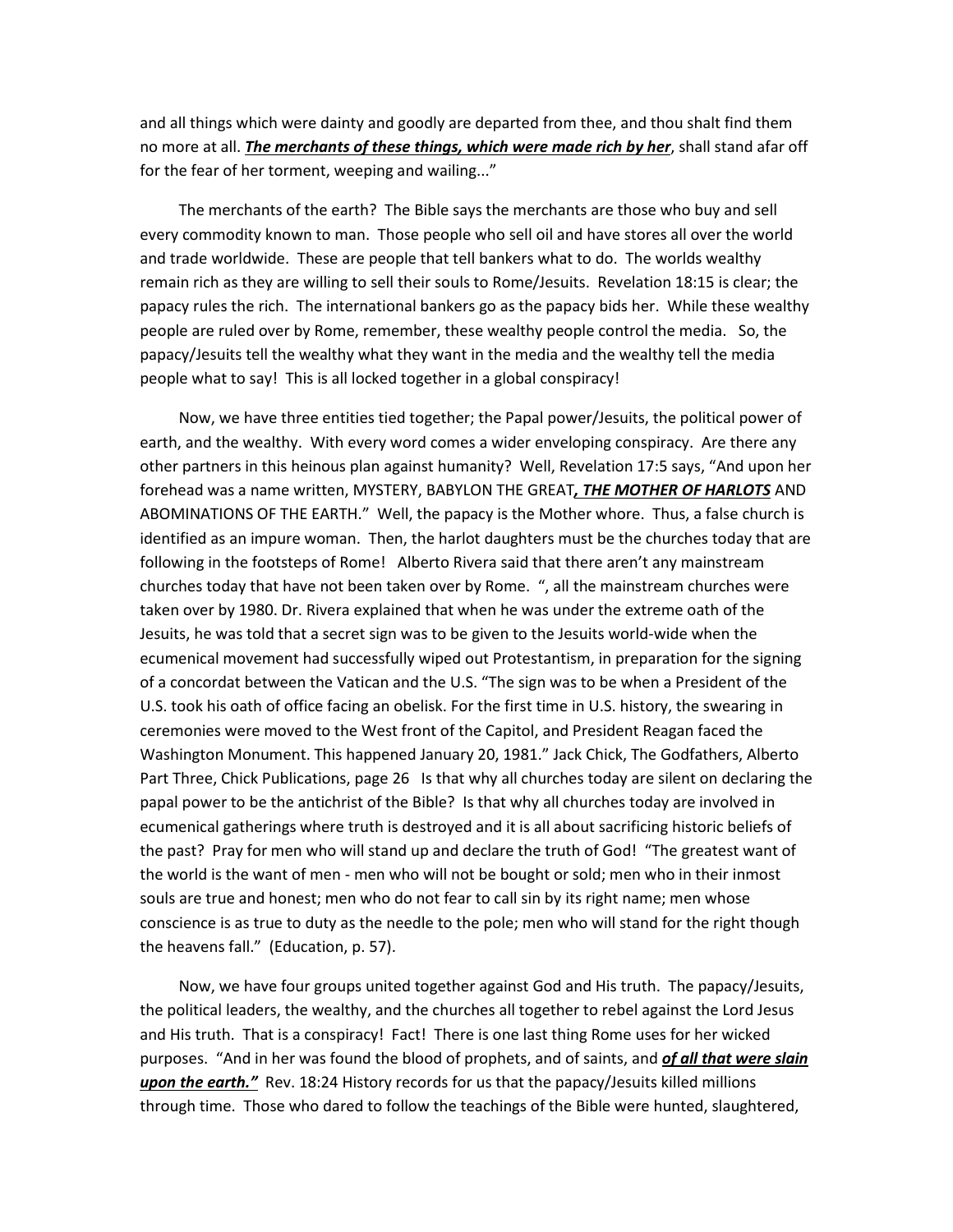split in two, and destroyed by Rome. The Inquisition was just one tool in her arsenal. However, the Bible says the papacy is responsible for killing machines that eliminate people. Killing machines like war, terror attacks; anything that leads to the deaths of millions of people rests at the footsteps of the Vatican! What about pandemics that kill millions, yeah, billions, before this thing is all over?

 Are you saying that Rome/Jesuits had something to do with the current pandemic? Are you saying the papacy is behind this global tragedy that has killed hundreds of thousands of people to date? What an idiot you are; everyone knows it originated in Wuhan, China and that is the end of the story! We have been told by the media that it originated there and it did! Ah, but who was behind it? Who pushed the program in Wuhan that has caused a global tragedy? Are you ready to listen?

## *Coronavirus: Wuhan-Catholic Connection, chapter 3*

 What has been the story from day one in this coronavirus conundrum? The story has been thus, In the public mind, the origin story of coronavirus seems well fixed: in late 2019 someone at the now world-famous Huanan seafood market in Wuhan was infected with a virus from an animal. The rest is part of an awful history still in the making, with Covid-19 spreading from that first cluster in the capital of China's Hubei province to a pandemic that has killed about 350,000 people so far.

## *December 31-January 11*

 On December 31 last year, China alerted the WHO to several cases of unusual pneumonia in Wuhan, a city of 11 million people. The virus was unknown. Several of those infected worked at the city's Huanan Seafood Wholesale Market, which was shut down on January 1. As health experts worked to identify the virus amid growing alarm, the number of infections exceeded 40.

 On January 5, Chinese officials ruled out the possibility that this was a recurrence of the severe acute respiratory syndrome (SARS) virus - an illness that originated in China and killed more than 770 people worldwide in 2002-2003.

 On January 7, officials announced they had identified a new virus, according to the WHO. The novel virus was named 2019-nCoV and was identified as belonging to the coronavirus family, which includes SARS and the common cold.

 On January 11, China announced its first death from the virus, a 61-year-old man who had purchased goods from the seafood market. Treatment did not improve his symptoms after he was admitted to hospital and he died of heart failure on the evening of January 9.

#### *January 13 - 19*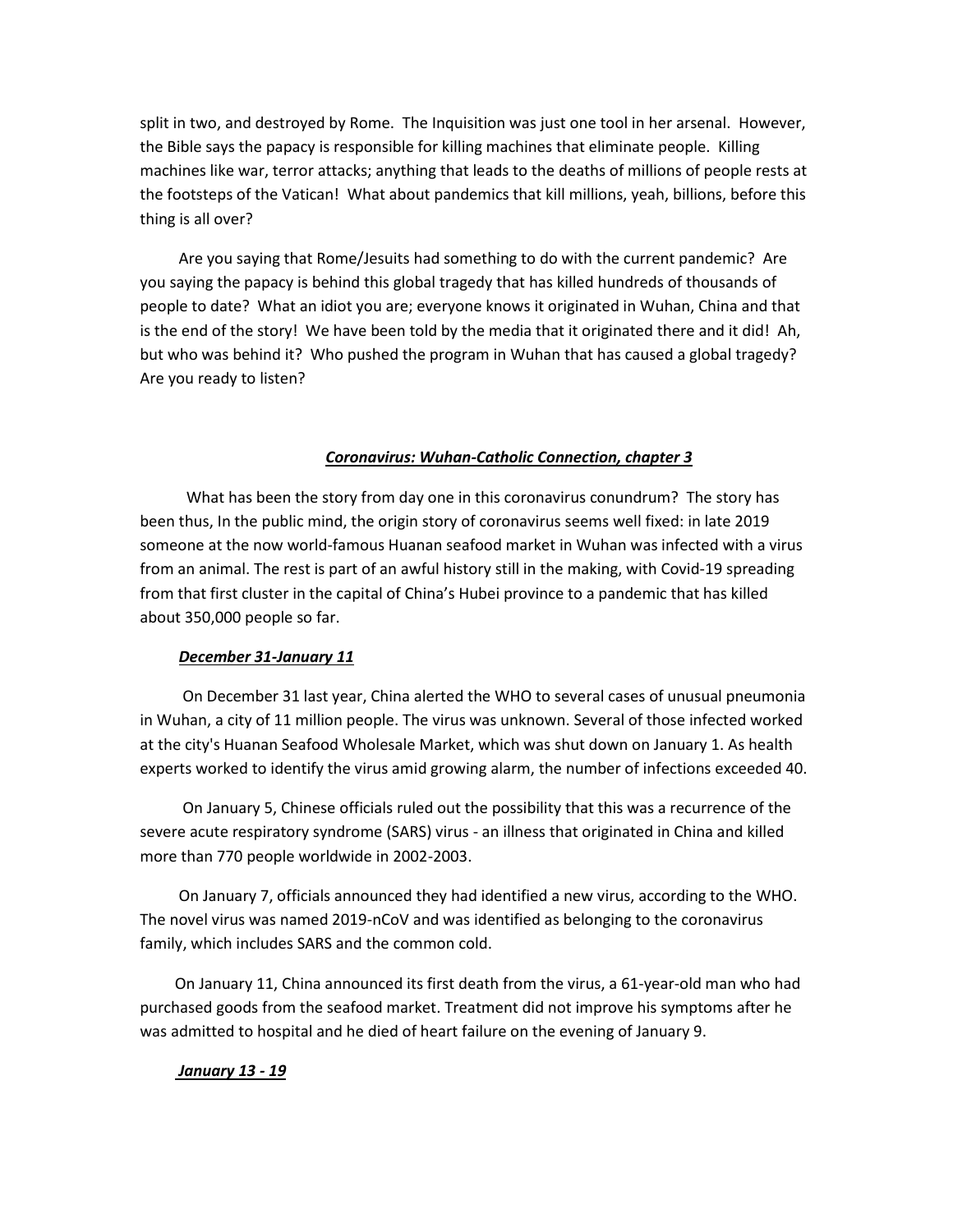The WHO reported on January 13 a case in Thailand, the first outside of China, in a woman who had arrived from Wuhan.

 On January 17, as a second death was reported in Wuhan, health authorities in the US announced that three airports would start screening passengers arriving from the city. Authorities in the US, Nepal, France, Australia, Malaysia, Singapore, South Korea, Vietnam and Taiwan confirmed cases over the following days.

## *January 20 - 26*

 On January 20, China reported a third death and more than 200 infections, with cases also reported outside Hubei province including in Beijing, Shanghai and Shenzhen. Meanwhile, a Chinese expert on infectious diseases confirmed human-to-human transmission to state broadcaster CCTV, raising fears of a major outbreak as millions travelled for the Lunar New Year holiday. The cities of Wuhan, Xiantao and Chibi in Hubei province were placed under effective quarantine on January 23 as air and rail departures were suspended. By the end of the week, more areas were placed under lockdown affecting a total of 56 million people. The WHO said that the outbreak did not yet constitute a public emergency of international concern and there was "no evidence" of the virus spreading between humans outside of China.

#### *January 27 - February 2*

 On January 30, the WHO declared the coronavirus a global emergency as the death toll in China jumped to 170, with 7,711 cases reported in the country, where the virus had spread to all 31 provinces. By the end of the week, China reported 304 deaths amid 14,380 infections. Within a few days, new cases were confirmed in India, Philippines, Russia, Spain, Sweden and the United Kingdom, Australia, Canada, Germany, Japan, Singapore, the US, the UAE and Vietnam.

 On February 2, the Philippines reported the first death outside China, the victim being a Chinese man from Wuhan, the capital of Hubei province where the new coronavirus was detected in late 2019.

#### *March 23 - 29*

 In the US, the White House and Senate leaders of both parties struck an agreement on March 25 on a sweeping \$2 trillion measure to aid workers, businesses and a healthcare system strained by pandemic. By the end of the week, the US accounted for the highest number of coronavirus infections in the world, recording more than 124,000 cases and 2,000 deaths, more than double the figure two days before. Meanwhile, as the number of cases worldwide surpassed 600,000, with more than 27,000 deaths on March 27, India and South Africa joined the countries to impose lockdowns. Kenya, Kazakhstan and Honduras reported their first deaths,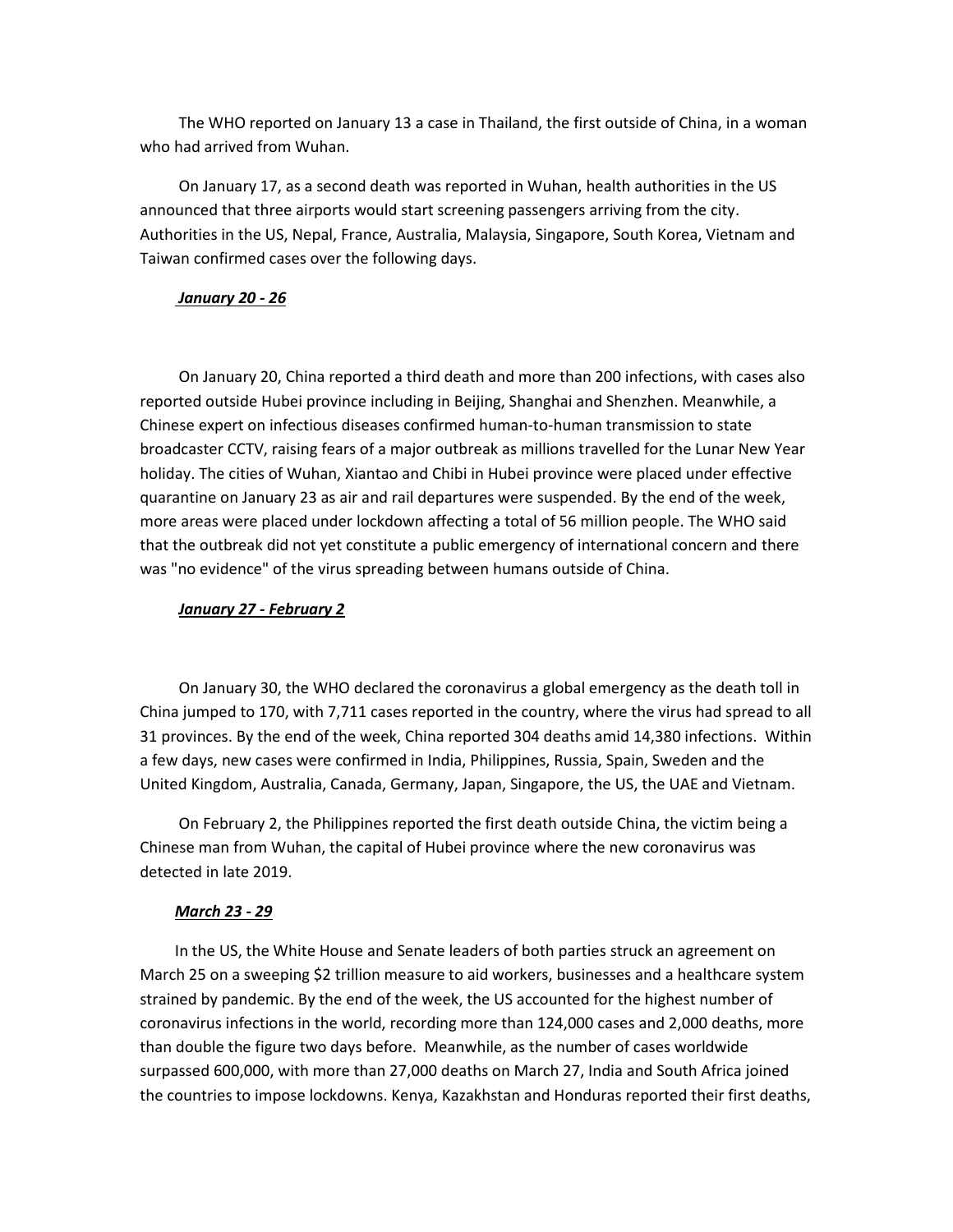while Johnson announced he had tested positive. In Europe, Spain recorded 838 new coronavirus deaths over the previous 24 hours on March 29, marking the country's highest daily jump in fatalities. The country was now second only to Italy where the death toll shot past 10,000 with 889 new deaths. (taken from Aljazeera, May 18, 2020)

 The previous paragraphs make it very clear that the virus had its origins in Wuhan, China back in December. From this epicenter, the virus has now spread all over the world, killing hundreds of thousands of people and disrupting the lives of everyone on this planet. And you say, this has everything to do with Wuhan, China and NOTHING to do with the Vatican! That is very perceptive of you. Here goes……………………………..

 "Dr. Anthony Fauci, director of the National Institute of Allergy and Infectious Diseases, warned members of the incoming Trump administration in January 2017 about the inevitability of a "surprise outbreak" of a new disease. He said at the time that the US needed to do more to prepare*. "There is no question that there will be a challenge to the coming administration in the arena of infectious diseases,"* Fauci said during a speech at Georgetown University, adding, "The thing we're extraordinarily confident about is that we're going to see this in the next few years." Business Insider, April 13, 2020

 How did Fauci know this? How did he know there would be a pandemic during the Trump administration? Isn't Fauci a doctor? He sounds more like a prophet. , "The thing we're extraordinarily confident about is that we're going to see this in the next few years." Business Insider, April 13, 2020

 The following two statements shed on light on how Fauci could be so sure that a pandemic would strike during the Trump administration. *"Dr. Anthony Fauci, a member of the coronavirus task force, had previously backed funding for a controversial lab in Wuhan, China, that has been studying the coronavirus in bats, reports said. Fauci's National Institute of Allergy and Infectious Diseases had shelled out a total of \$7.4 million to the Wuhan Institute of Virology lab — which has become the focus of theories about the origin of COVID-19, according to Newsweek.* The National Institutes of Health, which oversees the NIAID, shut down all funding to the lab last week. "At this time, NIH does not believe that the current project outcomes align with the program goals and agency priorities," a deputy director at the agency wrote in a letter obtained by Politico. There is "increasing confidence" among officials in the Trump administration that the Wuhan Institute of Virology lab is the original site of the virus. A report by Fox News said embassy officials warned in January 2018 about inadequate safety there*. The NIH defended its funding of the lab in a statement to Newsweek."* April 29, 2020, New York Post

 Fauci's organization, the National Institute of Allergy and Infectious Diseases, sent 7.4 million dollars to the Wuhan laboratory in China, knowing full well that they were studying the coronavirus in bats. If his organization sent 7.4 million dollars to the Wuhan lab, then obviously Fauci was backing the research to the hilt. He not only knew of the experimenting, but backed it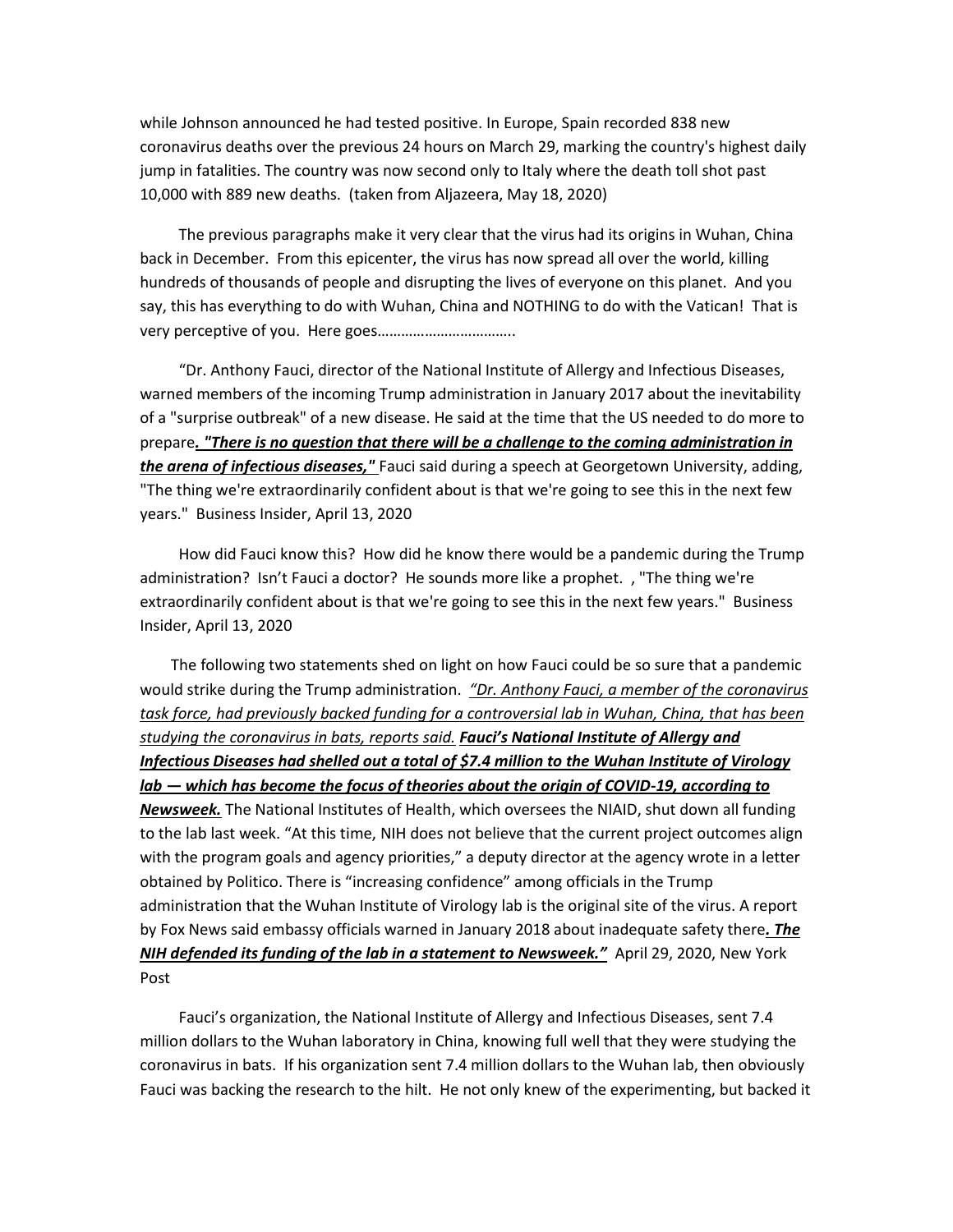with millions of dollars. Fauci also believes in the golden rule. The one who dishes out the dough makes the rules! If Fauci was doling out 7.4 million, would it be safe to say that, he being a medical expert in infectious disease, was also part of what went on at Wuhan? The writing on the wall says yes!! This information is shocking, tying Anthony Fauci to Wuhan and the coronavirus.

 The final comment from Newsweek magazine goes even further. "Dr. Anthony Fauci is an adviser to President Donald Trump and something of an American folk hero for his steady, calm leadership during the pandemic crisis. At least one poll shows that Americans trust Fauci more than Trump on the coronavirus pandemic—and few scientists are portrayed on TV by Brad Pitt. *But just last year, the National Institute for Allergy and Infectious Diseases, the organization led by Dr. Fauci, funded scientists at the Wuhan Institute of Virology and other institutions for work on gain-of-function research on bat coronaviruses.* In 2019, with the backing of NIAID, the National Institutes of Health committed \$3.7 million over six years for research that included some gain-of-function work. The program followed another \$3.7 million, 5-year project for collecting and studying bat coronaviruses, which ended in 2019, bringing the total to \$7.4 million. *Many scientists have criticized gain of function research, which involves manipulating viruses in the lab to explore their potential for infecting humans, because it creates a risk of starting a pandemic from accidental release.*

 SARS-CoV-2, the virus now causing a global pandemic, is believed to have originated in bats*. U.S. intelligence, after originally asserting that the coronavirus had occurred naturally, conceded last month that the pandemic may have originated in a leak from the Wuhan lab.* (At this point most scientists say it's possible—but not likely—that the pandemic virus was engineered or manipulated.) Dr. Fauci did not respond to Newsweek's requests for comment. NIH responded with a statement that said in part: "Most emerging human viruses come from wildlife, and these represent a significant threat to public health and biosecurity in the US and globally, as demonstrated by the SARS epidemic of 2002-03, and the current COVID-19 pandemic.... scientific research indicates that there is no evidence that suggests the virus was created in a laboratory. *The NIH research consisted of two parts. The first part began in 2014 and involved surveillance of bat coronaviruses, and had a budget of \$3.7 million. The program funded Shi Zheng-Li, a virologist at the Wuhan lab, and other researchers to investigate and catalogue bat coronaviruses in the wild. This part of the project was completed in 2019."* Newsweek, April 28, 2020

 Researching viruses in laboratories is highly criticized by scientists because of the possibility of the virus being leaked and causing a pandemic. This is exactly what happened in Wuhan. Dr. Fauci's comments in 2017 would indicate that he knew that would be the case and warned it was coming!!! Was that part of his pre meditated plan to perfect a virus, pay for its research and perfection, and then have it leaked so that millions of people would die? Was Fauci already clear in his mind that once the virus was perfected in Wuhan that he would then have it released in order to infect millions? Was that why Fauci could speak with such arrogance in 2017 that a pandemic would hit the Trump administration? The three news sources that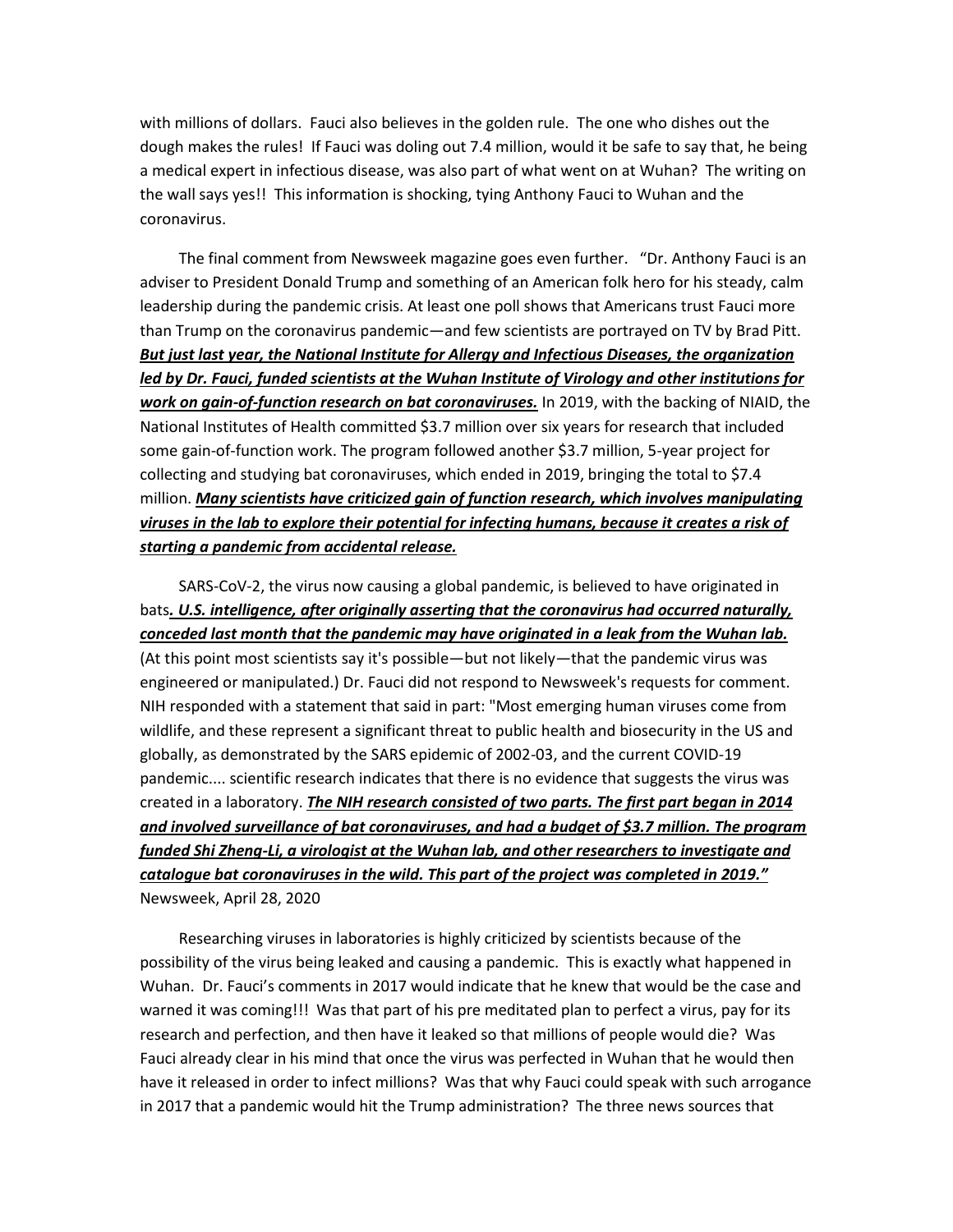exposed this material are the Business Insider, the New York Post, and Newsweek! This material is shocking!

 Why would Fauci pull such a stunt? What could possibly be his purpose or the purpose of those who control him? A little background on this reprehensible man provides the hidden clues. "His maternal grandfather, Giovanni Abys, was born in Switzerland and was an artist, noted for landscape and portrait painting, magazine illustrations (Italy) as well as graphic design for commercial labels, including olive oil cans. His grandparents emigrated from Italy to the United States in the late 19th century. *Fauci grew up Catholic.* Fauci attended Regis High School in Manhattan's Upper East Side, where he captained the school's basketball team and graduated in 1958*. He then went to the College of the Holy Cross, graduating in 1962 with a Bachelor of Arts in classics. Fauci then attended medical school at Cornell University Medical College where he graduated first in his class with a Doctor of Medicine in 1966.* He then completed an internship and residency in internal medicine at the New York Hospital-Cornell Medical Center, now known as New York Presbyterian/Weill Cornell Medicine." So, Fauci is a devout Roman Catholic and attended the College of the Holy Cross. And what do we know about Holy Cross? Wikipedia says, *"The College of the Holy Cross, or better known simply as Holy Cross, is a private Jesuit liberal arts college in Worcester, Massachusetts. Founded in 1843, Holy Cross is the oldest Catholic college in New England and one of the oldest in the United States*. Opened as a school for boys under the auspices of the Society of Jesus, it was the first Jesuit College in New England. Today, Holy Cross is one of 28 member institutions of the Association of Jesuit Colleges and Universities." Wikipedia

 Fauci used his profession to carry forward the global, papal/Jesuit agenda for the world. In a forthcoming chapter, we will see clearly what that agenda is. Fauci is not a calm, sensible man, but rather a cool, calculating medical madman in the Beltway!!

#### *Coronavirus- Medical Madman in the Beltway, chapter 4*

 Dr. Anthony Fauci's bloody hands are all over the Wuhan Laboratory, the financing, planning, and implementation of spreading the coronavirus worldwide. His handlers, the Jesuits, have used this man to carry forward their global agenda. Is this the first time something like this has happened or are we just repeating history?..........................

 " Mengele was born in March 1911 into a wealthy Bavarian family, with a strict Catholic upbringing. He studied philosophy in Munich, where he encountered the racial ideology of Alfred Rosenberg. In 1931, at the age of 20, he joined the Stahlhelm (Steel Helmet), then the SA in 1933, and applied for party membership in 1937. Upon being accepted into the Nazi party, he applied for membership in the SS. He later studied medicine at the University of Frankfurt, after which he joined the Institute for Hereditary Biology and Racial Hygiene in 1934. It was here that he developed his studies in physical anthropology and genetics. Prior to his arrival at Auschwitz, he had published significant articles on genetic abnormalities and racial variations in primary features. His career in academia looking bright, but the war interrupted his progress, and he was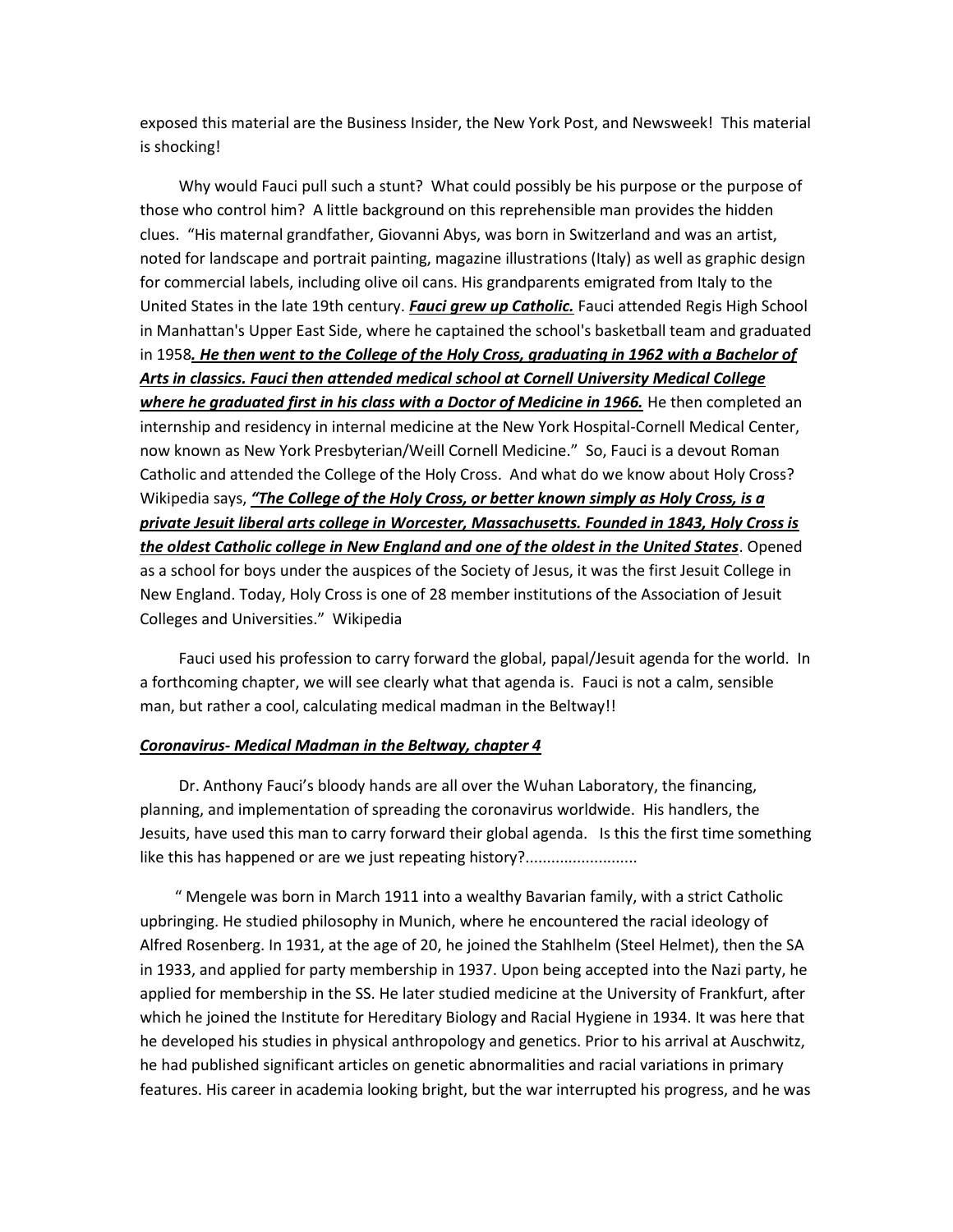placed with reserve medical corps and a Waffen SS unit. Wounded, he was declared unfit for combat, but promoted to captain. An ardent Nazi, he served as medical officer with the Waffen SS during WW2, and was appointed chief doctor at the Auschwitz concentration camp where Jews were selected either for labor, extermination or medical experimentation." History.co.uk

 Mengele was born and raised in the Jesuit stronghold of Bavaria. Throughout the Reformation and to the present day, the power of the papacy maintained a stranglehold over Bavaria. Here, Mengele was nursed on the wicked principles of the Jesuits which led to his horrific crimes against humanity at Auschwitz!

 "Josef Mengele was known as the angel of death. He was a medical doctor used by the Nazis during World War II to carry out the extermination of Jews at Auschwitz. He was notorious for many things as the following quote will indicate. "Second only to Eichmann as a target of Nazi hunters, the doctor nicknamed the "Angel of Death" conducted macabre experiments among the prisoners at the Auschwitz death camp. An SS officer, Mengele was sent at the start of World War II to the eastern front to repel the Soviets and received an Iron Cross for his bravery and service. After being wounded and declared unfit for active duty, he was assigned to the Auschwitz death camp. There, he used the prisoners—particularly twins, pregnant women and the disabled—as human guinea pigs. Mengele even tortured and killed children with his medical experiments." 'The Seven Most Notorious Nazi's Who Escaped to South America', History Channel, Dec. 27, 2017

 From the above quote, it is obvious that Mengele exterminated hundreds of thousands of people. His cruelties led him to be known as the 2<sup>nd</sup> most notorious Nazi war criminal. He used prisoners as human guinea pigs, doing experiments on them in the name of science. Sounds like someone else we know; just like the medical madman inside the Beltway---Anthony Fauci!!

 " Mengele, in distinctive white gloves, supervised the selection of Auschwitz' incoming prisoners for either torturous labor or immediate extermination, shouting either "Right!" or "Left!" to direct them to their fate. Eager to advance his medical career by publishing "groundbreaking" work, he then began experimenting on live Jewish prisoners. In the guise of medical "treatment," Mengele injected, or ordered others to inject, thousands of inmates with everything from petrol to chloroform to study the chemicals' effects. Among other atrocities, he plucked out the eyes of Gypsy corpses to study eye pigmentation, and conducted numerous gruesome studies of twins. In 1943 he was appointed by Heinrich Himmler to be chief doctor at Birkenau, the supplementary extermination camp at Auschwitz, where he and his staff selected incoming Jews for labor or extermination and where he supervised medical experiments on inmates to discover means of increasing fertility (to increase the German "race"). His chief interest, however, was research on twins." Wikipedia

 Mengele was an arrogant man, hoping to advance his career at the expense of human beings. He killed children, pregnant women, and others to advance his great skills He was a butcher of human lives, caring not for anyone if they stood in his way of success. Do to his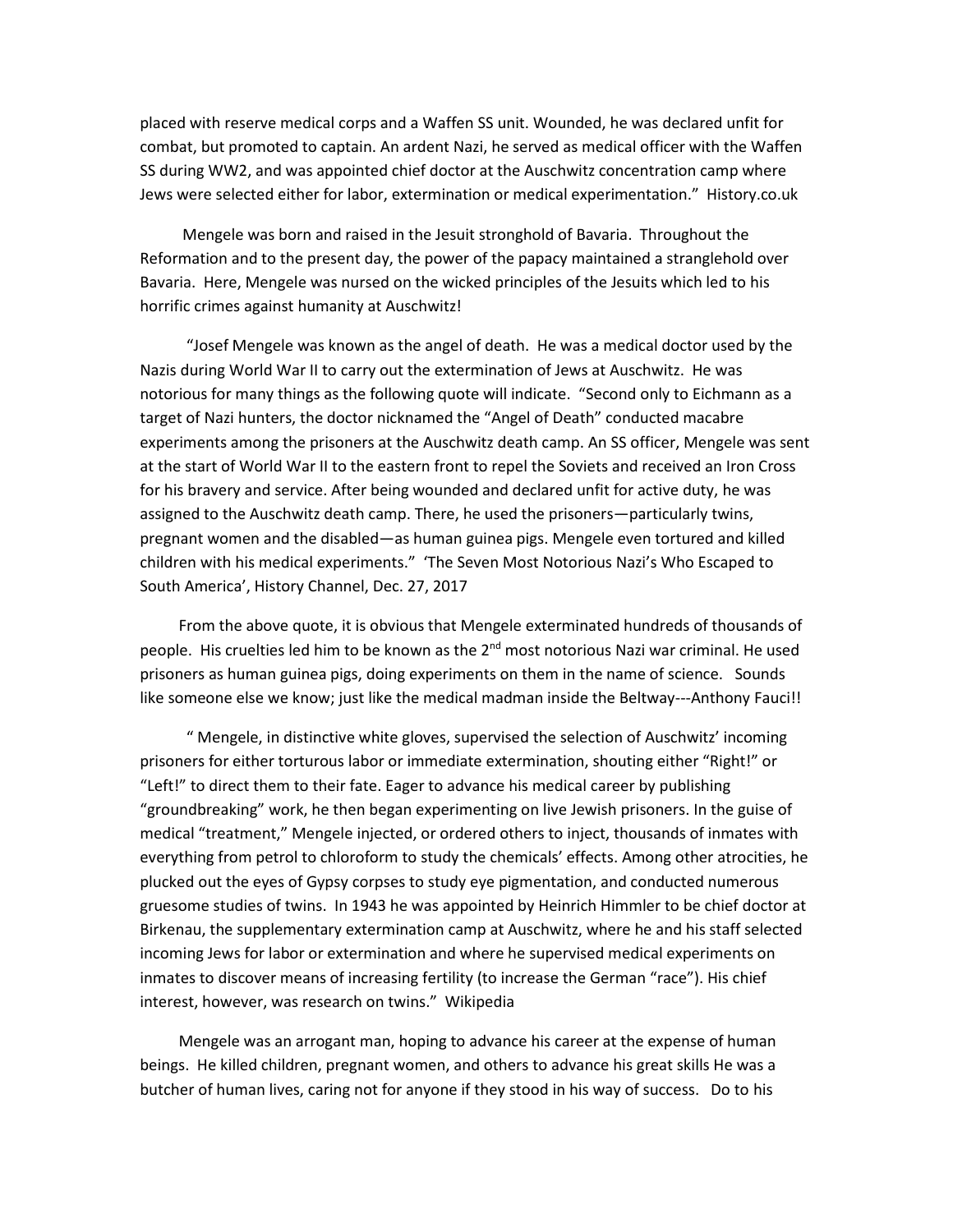'meritorious work' at Auschwitz; Mengele escaped capture at the end of the war. How did the 'Angel of Death' escape?

 "After World War II, Mengele spent three-plus years in hiding in Germany. In 1949, with the help of a Catholic clergy member, the "Angel of Death" fled via Italy to Argentina where he owned a mechanical equipment shop and remarried under his own name in Uruguay in 1958. The doctor lived in various Buenos Aires suburbs, but after hearing of Eichmann's capture, went underground, first in Paraguay, then in Brazil. HOW HE ELUDED JUSTICE: West Germany had sent an extradition request to Argentina, which dragged its feet, claiming a review was necessary because the doctor's crimes had been "political." Nazi hunters pursued him for decades, but Mengele ultimately drowned off the Brazilian coast in 1979, felled by a stroke. Because he had operated under an assumed name in Brazil, his death wasn't verified until his remains were forensically tested in 1985." 'The Seven Most Notorious Nazi's Who Escaped to South America', History Channel, Dec. 27, 2017

 The documents – which are discussed in Steinacher's book 'Nazis on the Run: How Hitler's henchmen fled justice' – offer a significant insight into Vatican thinking, particularly, because its own archives beyond 1939 are still closed. The Vatican has consistently refused to comment. Steinacher believes the Vatican's help was based on a hoped-for revival of European Christianity and dread of the Soviet Union. But through the Vatican Refugee Commission, war criminals were knowingly provided with false identities. 'The Guardian'

 "Ratlines" were a system of escape routes for Nazis and other fascists fleeing Europe in the aftermath of World War II. These escape routes mainly led toward havens in Latin America, particularly Argentina, Chile, Paraguay, Colombia, Brazil, Uruguay, Mexico, Peru, Guatemala, Ecuador, and Bolivia, as well as the United States, Spain and Switzerland. There were two primary routes: the first went from Germany to Spain, then Argentina; the second from Germany to Rome to Genoa, then South America. The two routes developed independently but eventually came together. The ratlines were supported by clergy of the Catholic Church all the way to the top, including Pope Pius XII!

 That the Vatican Ratlines are a fact of history is confirmed by countless sources. 'The Vatican against Europe' by Avro Manhattan; Smokescreens by Jack Chick; and 'Quest' by Frank Brandenburg all detail very accurately the ratlines used by the Vatican to help escaped murderers, rapists, and thieves of the Third Reich escape to South America. Mengele, the medical madman inside the Nazi Regime was one of many!

 Mengele used his profession in the medical field to serve the purposes of the Catholic Church and the Jesuit Order. When someone works in a secular job and serves the Jesuits at the same time, he is called a Jesuit coadjutor. "And do Americans need to be told what Jesuits are?... they are a secret society, a sort of Masonic order, with super added features of revolting odiousness, and a thousand times more dangerous. They are not merely priests, or of one religious creed; they are merchants, and lawyers, and editors, and men of any profession, having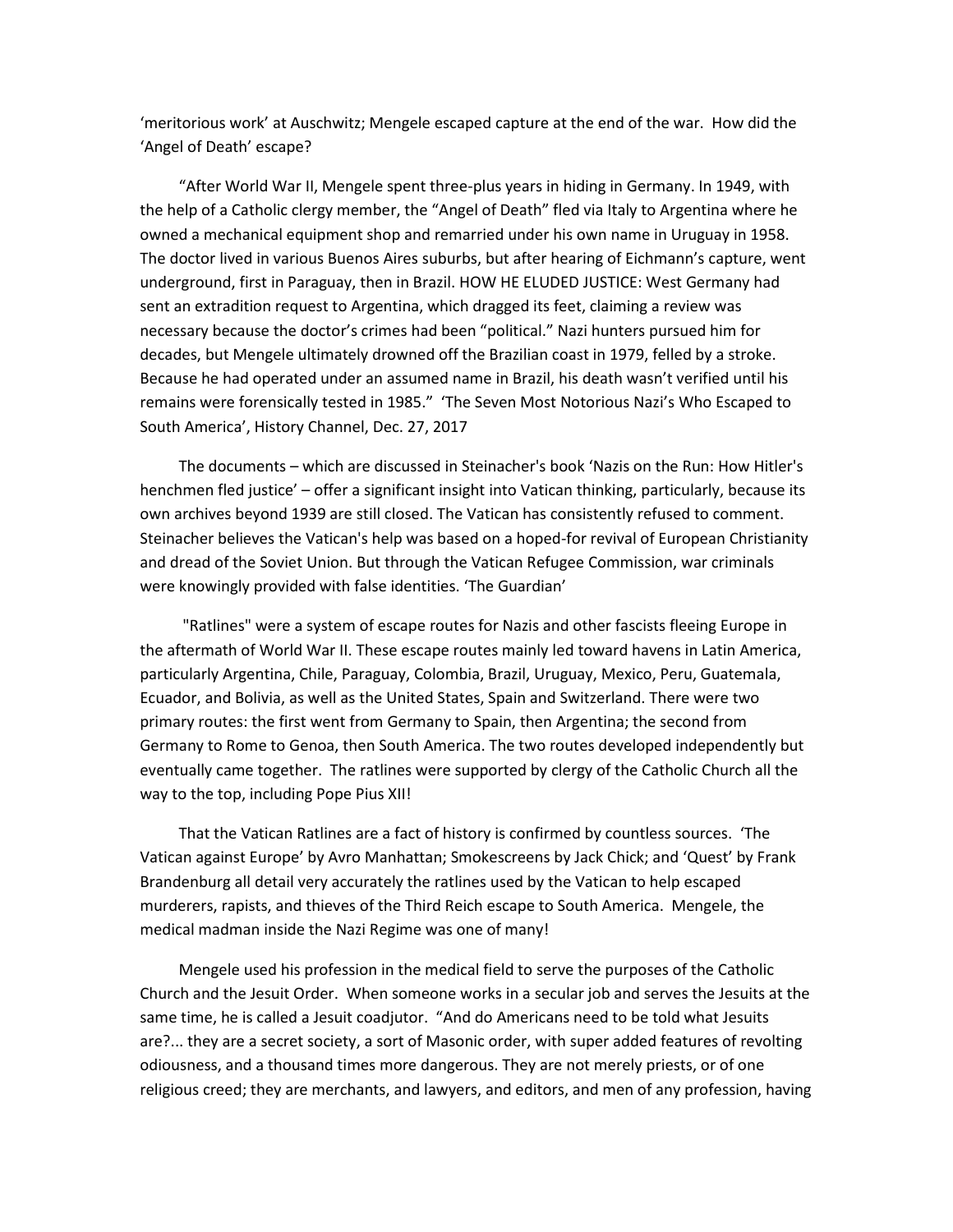no outward badge by which to be recognized; they are about in all your society. They can assume any character, that of angels of light, or ministers of darkness, to accomplish their one great end... They are all educated men, prepared and sworn to start at any moment, and in any direction, and for any service, commanded by the general of their order, bound to no family, community, or country, by the ordinary ties which bind men; and sold for life to the cause of the Roman Pontiff. — J. Wayne Laurens, The Crisis in America: or the Enemies of America Unmasked, G. D. Miller, 1855, pp. 265-267

 Fauci, like Mengele in many, many ways, is serving the Jesuits through his profession and is a Jesuit coadjutor. The parallels between these two men are stunning.

- Both reared in Catholic homes.
- Both trained by the Jesuits.
- Both in the medical profession.
- Both have used their profession to kill hundreds of thousands of people.
- Both have been protected by their masters.
- Both had huge egos and sought to bring great glory to their church and themselves thru their work.
- One man died in infamy and unless he repents of his heinous crimes against humanity, the other one will as well!

Both of these men were raised on the adage that 'the ends justify the means'. Their goal is the utter destruction of everything for which the Protestant Reformation stands and the reestablishment of papal power to universal control. In order to achieve this end, they will kill, maim, and destroy people's livelihoods. It doesn't matter how much pain they inflict; they could care less. They are human robots, without feelings, without compassion; hellbent on the annihilation of anything that stands in their way and the goals of their despicable masters the Jesuits!

 Through the course of this coronavirus pandemic, it has become clear to many that there are many more issues than this illness. Let us face the music; more people have died from the flu in one year than this virus has killed this year! So, why the hype? Is there something else? Is there an agenda behind the scenes? Would it surprise you if the very things the Protestant Reformation gave to us have been under grave attack since the breakout of this virus? The Jesuits have used this virus, put into action by their imp, to attack Protestantism's strongholds. This will be the subject of the next chapter.

## *Coronavirus-Ultimate Goals, chapter 5*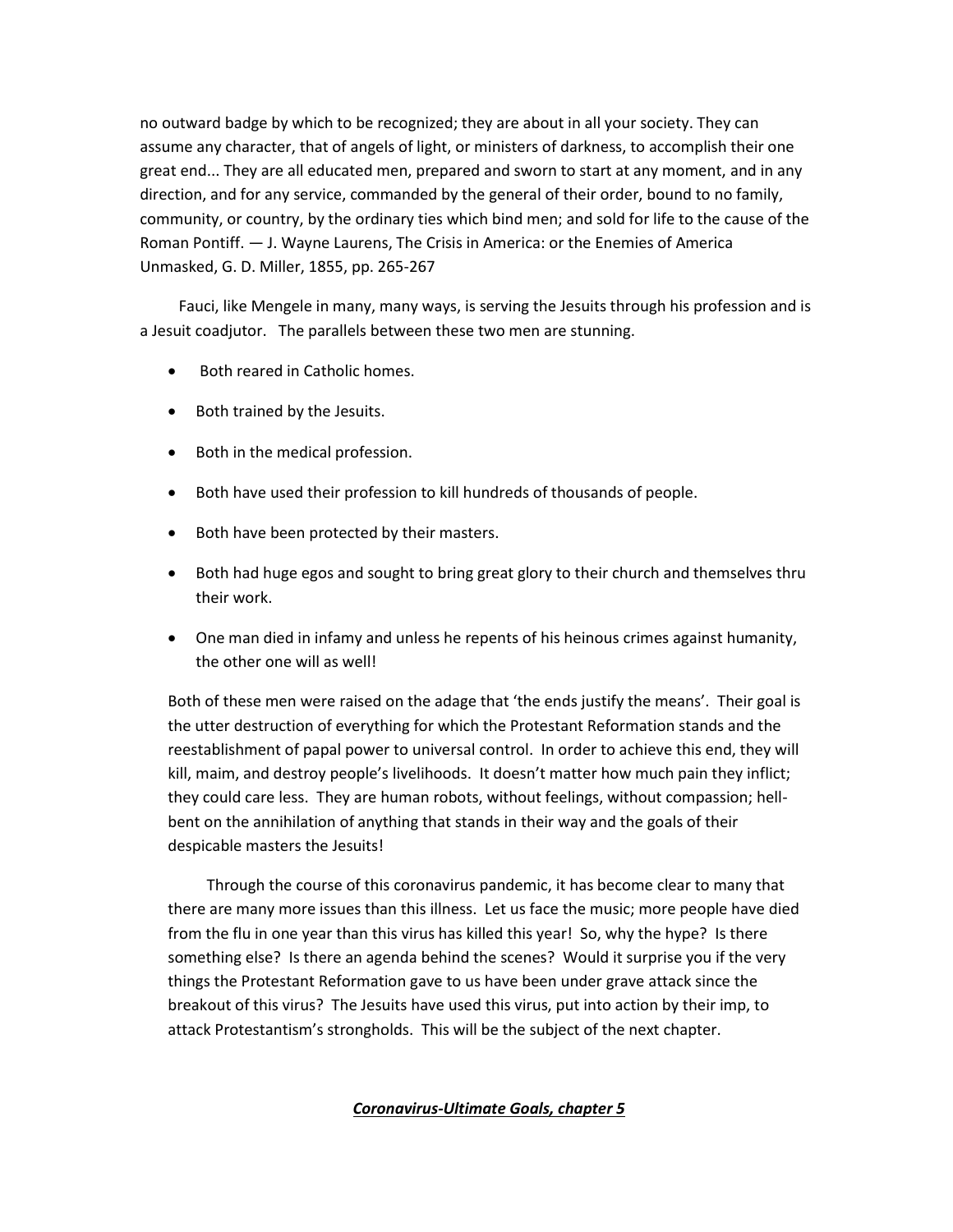Fauci pays Wuhan Lab to develop coronavirus in spite of the obvious. You research a virus, and in the process, it leaks out of the laboratory and it spreads through the population all around the world. Like a prophet, you tell Georgetown listeners and the Trump administration that there will be a pandemic during the Trump White House! You proceed full speed ahead knowing full well that the world will be brought to its knees and that 100's of thousands of people will die! Like a medical madman, you go full bore like an insane man because the end justifies the mean. Like Edward Smith aboard the Titanic on that fateful night, you head straight for the icebergs, knowing many will die because your masters have told you this is for the greater glory of the Catholic Church! What kind of a group of men would encourage such insanity?

 The following quote gives a historical backdrop to the Jesuits and explains their mentality. "Throughout Christendom, Protestantism was menaced by formidable foes. The first triumphs of the Reformation past, Rome summoned new forces, hoping to accomplish its destruction. At this time the order of the Jesuits was created, the most cruel, unscrupulous, and powerful of all the champions of popery. Cut off from earthly ties and human interests, dead to the claims of natural affection, reason and conscience wholly silenced, they knew no rule, no tie, but that of their order, and no duty but to extend its power. The gospel of Christ had enabled its adherents to meet danger and endure suffering, undismayed by cold, hunger, toil, and poverty, to uphold the banner of truth in face of the rack, the dungeon, and the stake. To combat these forces, Jesuitism inspired its followers with a fanaticism that enabled them to endure like dangers, and to oppose to the power of truth all the weapons of deception. There was no crime too great for them to commit, no deception too base for them to practice, no disguise too difficult for them to assume*. Vowed to perpetual poverty and humility, it was their studied aim to secure wealth and power, to be devoted to the overthrow of Protestantism, and the re-establishment of the papal supremacy.* When appearing as members of their order, they wore a garb of sanctity, visiting prisons and hospitals, ministering to the sick and the poor, professing to have renounced the world, and bearing the sacred name of Jesus, who went about doing good. But under this blameless exterior the most criminal and deadly purposes were often concealed*. It was a fundamental principle of the order that the end justifies the means. By this code, lying, thefts, perjury, assassination, were not only pardonable but commendable, when they served the interests of the church.* Under various disguises the Jesuits worked their way into offices of state, climbing up to be the counselors of kings, and shaping the policy of nations. They became servants to act as spies upon their masters. They established colleges for the sons of princes and nobles, and schools for the common people; and the children of Protestant parents were drawn into an observance of popish rites. All the outward pomp and display of the Romish worship was brought to bear to confuse the mind and dazzle and captivate the imagination, and thus the liberty for which the fathers had toiled and bled was betrayed by the sons. The Jesuits rapidly spread themselves over Europe, and wherever they went, there followed a revival of popery.  $-$ E. G. White, The Great Controversy, pp. 234, 235, Pacific Press Publishing Assn., 1911.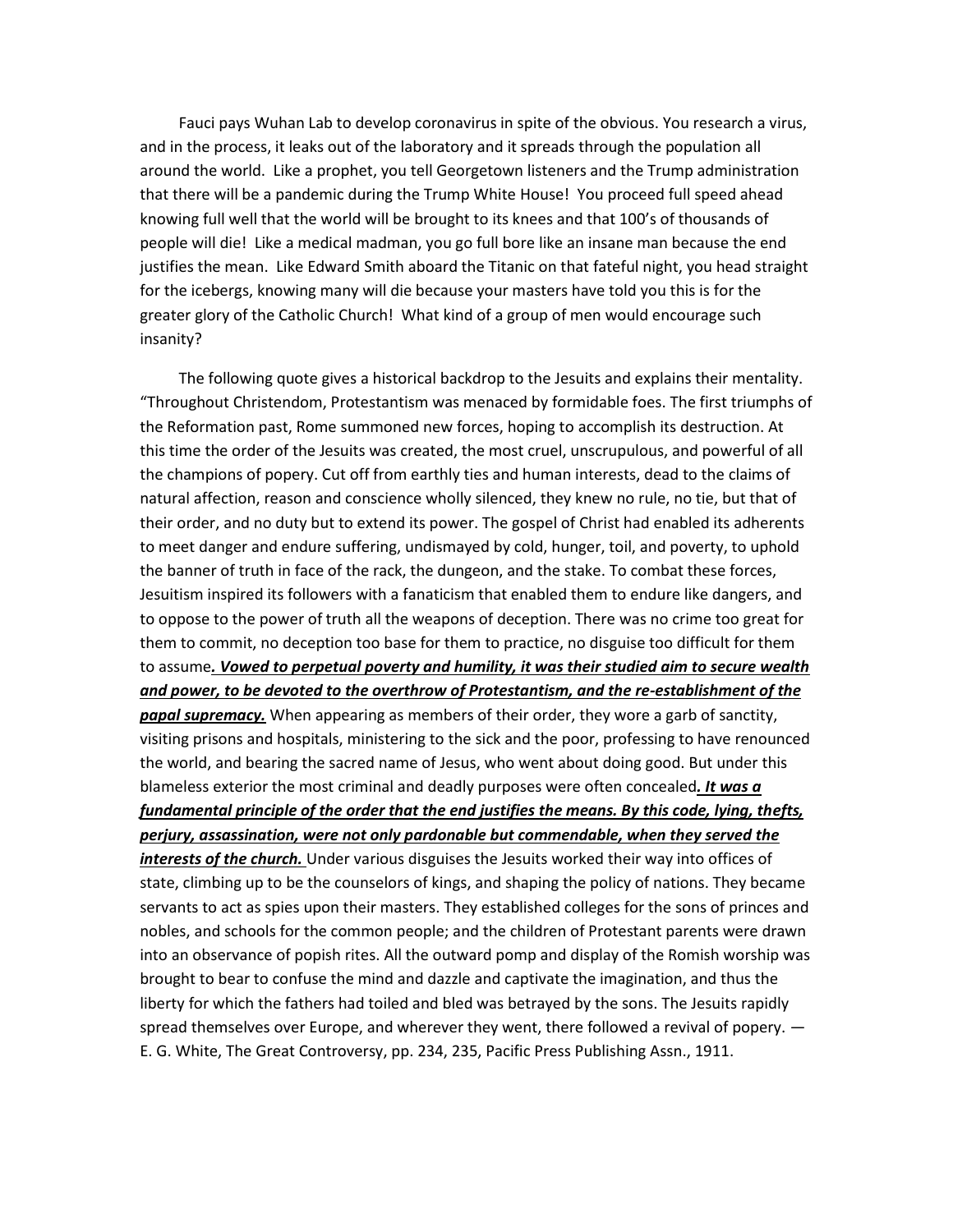What Anthony Fauci has done, in attacking Protestant ideals, fits into the Jesuits/ papacy's hands to bring the world to its knees in obeisance to Rome!! Therefore, in the minds of Rome's hierarchy, Fauci is a wonderful man! What are the ideals of Protestantism that have come under attack through this virus? A rocket scientist is not necessary to figure this one out. The current totals of unemployed who lost good jobs to take care of their families is around 4-5 million people. A recent study from Silicon Valley is declaring that it could take upwards of 10 years to bring those jobs back!! So, while millions of people lose their jobs, the economic fabric of America sits in shambles and is being drained! Another thing that has been assaulted is the civil and religious liberties that make this nation great. Finally, half a million people have died from this virus and the numbers continue to grow. For those who want to reduce the population of the world, this fits their plan perfectly.

 Let us take a look at each of these things that have been assaulted during the coronavirus affair and see how fit into Protestantism. First, millions of good jobs have been lost. Many lower and middle classed jobs have been thrown to the wind. History tells us that in the Roman Empire period, the lower classes were called the plebian sector or poor class. The plebian members of society were predominantly poor, working either for the local lord or baron or priest. After the fall of Rome, the new names given to the poor classes were peasants or serfs. Like the plebian classes, the serfs and peasants were subject to their lord or noble who controlled the land and everything else. "Before the Protestant Reformation in the 1500's, all the nations of the world were poor, much like the continent of Africa today. After the Reformation, literacy flourished, economic principles were articulated, and entire nations rose out of poverty. This produced a thriving middle class for the first time in human history." 'Understanding the Culture: A survey of Social Engagement', Jeff Myers. The Reformation brought about a flourishing middle class made of artisans, welders, printers, and the like.

 Before the Reformation, all the Papal hierarchy had to do was control the king, or the baron, or the land owner. If he was controlled, then it would be easy to control the illiterate serfs and peasants. With the rise of the Reformation and the middle class, people began thinking more for themselves, independent of lords and barons, making a way for themselves and their families. The middle class made it much more difficult to control the populace because these people would think for themselves and the papacy did not want this! In order to bring the world back under Rome's sway, the middle class thinking people must be reduced and finally eliminated in Rome's plan. Coronavirus went a long way toward achieving Rome's agenda!

 Civil and religious liberty was virtually an unknown commodity during the Dark Ages of Papal tyranny. "Nevertheless, in defending a gospel of salvation "by faith alone," Luther introduced a new source of authority into the bloodstream of the West. For nearly a thousand years, every European man and woman *owed allegiance to two kinds of authority: political (kings, nobles, magistrates) and religious (popes, councils, bishops, or their representatives).*  When it came to deciding matters of faith, however, Luther found both to be deeply flawed and untrustworthy….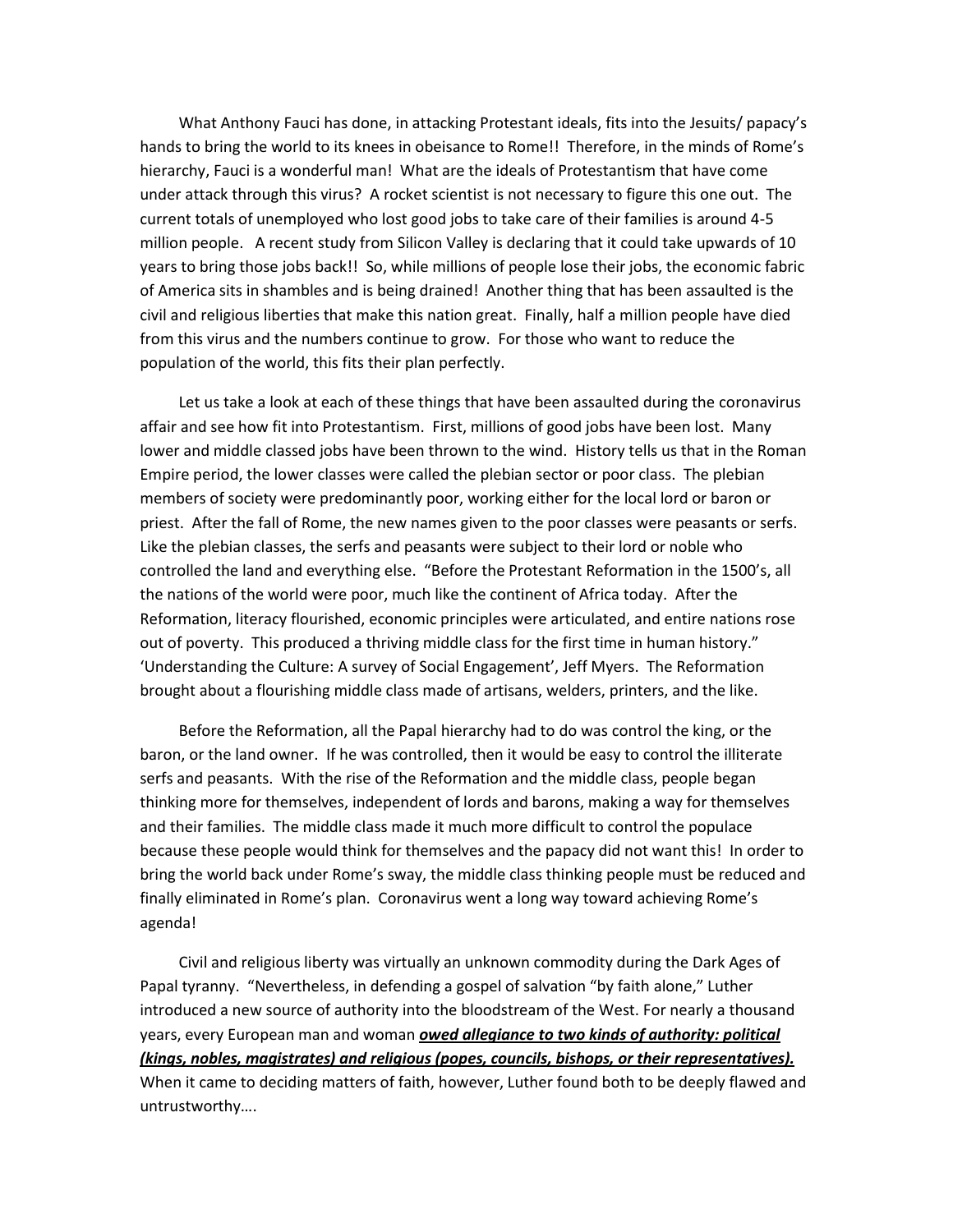"With the help of the printing press, this 16th century protest against corruption in the Catholic Church would drastically change the course of Christianity - and history itself. In the process, Luther laid bare the scandal of Christendom: a political society that preserved spiritual unity through coercion and violence. Dissent from orthodoxy was outlawed; heresy was rooted out and punished by fire and sword. The papal bull of 1520 excommunicating Luther from the Catholic Church, for example, accused him of promoting 41 heresies and "pestiferous errors." One of the alleged errors was his view that "the burning of heretics is against the will of the Holy Spirit." Luther offers his fullest treatment of these issues in Secular Authority where he sharply *distinguished the aims of church and state, limiting the reach of government to preserving life and property*…. Other reformers sought a radical separation of church and state, a concept that Luther ultimately rejected. Others went further in defending the rights of all religious believers, even heretics and non-believers, in civic and political life…. In the 18th century, the United States became the first nation to enshrine in its constitution the Protestant conception of the rights of conscience. James Madison, the mind behind the First Amendment, was inspired by Luther's achievement. In a letter to F.L. Schaeffer, dated 1821, *Madison explained that the American model of religious liberty "illustrates the excellence of a system which, by a due distinction, to which the genius and courage of Luther led the way, between what is due to Caesar and what is due God, best promotes the discharge of both obligations."* 'National Geographic', Joseph Loconte, Ph.D., October 27, 2017

 By distinguishing between duties to God and duties to man, Luther paved the way to church state separation, the inherent rights of man to civil and religious freedom, and paved the way for the grand experiment called America!! In the eyes of the Roman hierarchy, these blood bought Protestant freedoms cannot stand! Thus, we are confronted by a pandemic and the mad man of the Beltway!

 What about population control? "The Georgia Guide stones are a granite monument erected in 1980 in Elbert County, Georgia, in the United States. A set of 10 guidelines is inscribed on the structure in eight modern languages and a shorter message is inscribed at the top of the structure in four ancient language scripts. The monument stands at an approximate elevation of 750 feet (230 m) above sea level, about 90 miles (140 km) east of Atlanta, 45 miles (72 km) from Athens, Georgia and 9 miles (14 km) north of the center of the city of Elberton… The anonymity of the guide stones' authors and their apparent advocacy of *population control*, eugenics, and internationalism have made them a target for controversy." Wikipedia The Georgia guide stones reek of Jesuit/papal globalism and population reduction. While we have seen with the coronavirus over 350,000 dead worldwide, there could be many, many more before this is all over.

 Coronavirus, Anthony Fauci, job losses, destruction of civil and religious liberty, and population reduction, fit very nicely into the wicked schemes of the Jesuit/papal agenda. 'Vowed to perpetual poverty and humility, it was their studied aim to secure wealth and power, to be devoted to the overthrow of Protestantism, and the re-establishment of the papal supremacy.' GC, pg. 234 There is but one more piece to this puzzle and that is the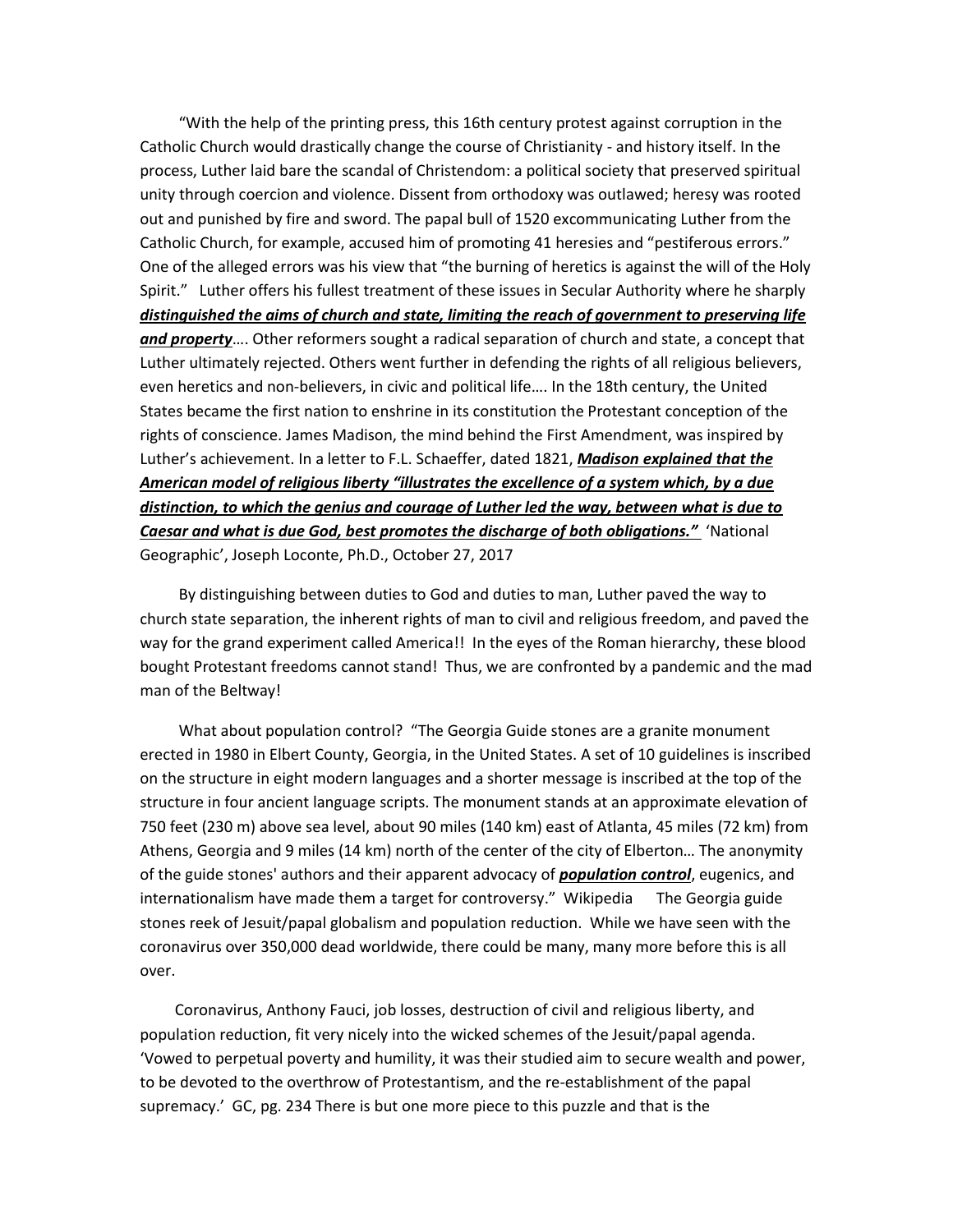reestablishment of papal supremacy. The last three popes have made very clear what the final piece will be in making the entire world Catholic. When the final piece of the puzzle will be implements, only the God of heaven knows. But what the final piece will be; well, there is no doubt. We will look at the papacy's final hurrah in the next chapter!

## *Coronavirus-The Papacy's Final Hurrah, chapter 6*

 It is obvious that the papacy/Jesuits have a very clear goal in this crisis. As we discussed in the previous chapter, they have wanted to destroy middle class jobs, annihilate civil and religious liberty, and reduce the population. These are the immediate goals that will lead to Rome's final hurrah. Once they hit their ultimate goal, the world will completely unravel, paving the way for the 2<sup>nd</sup> Coming of Jesus Christ in the clouds of heaven. Whether the papacy hits their final mark for this planet during this pandemic is totally in the hands of the great God of Heaven! Time rests in His hands!

 Actually, for the last several decades, pontiffs have been pushing their ultimate goal for the world. With each one, their plans have become more and more crystalized. We will look at the last there popes and see how their plans are maturing. Lastly, of the three, we will see how Francis and his fiends are planning to use coronavirus. Amazing it is to see how the Jesuit Fauci creates the virus and then Rome, his mentors, gives the solution to the problem they created. Sounds like the Hegelian Dialectic!!!

 Here goes….In 1998; John Paul II came out with his encyclical entitled 'Dies Domini' or the sacredness of Sunday. One clip from the encyclical makes his objectives quite clear. "In this doctrine, Pope John Paul encourages the Catholic population to 'rediscover the meaning' behind keeping the Lord's Day holy. Pope John Paul II explains the meaning of the Sunday in the light of Christian tradition. To celebrate Sunday is to make present the graces of the Paschal mystery, which is the climax of the salvation history:

• The Lord's Day  $-$  as Sunday was called from Apostolic times (1)  $-$  has always been accorded special attention in the history of the Church because of its close connection with the very core of the Christian mystery. In fact, in the weekly reckoning of time Sunday recalls the day of Christ's Resurrection. It is Easter which returns week by week, celebrating Christ's victory over sin and death, the fulfillment in him of the first creation and the dawn of "the new creation" (cf. 2 Cor 5:17). It is the day which recalls in grateful adoration the world's first day and looks forward in active hope to "the last day", when Christ will come in glory (cf. Acts 1:11; 1 Th. 4:13-17) and all things will be made new (cf. Rev 21:5)."

John Paul butchers the Bible and history in order to then crush all the Bible verses that clearly refer to the  $7<sup>th</sup>$  day of the week or Sabbath and to apply them to Sunday. The Bible clearly declares, "And he said unto them, the Sabbath was made for man, and not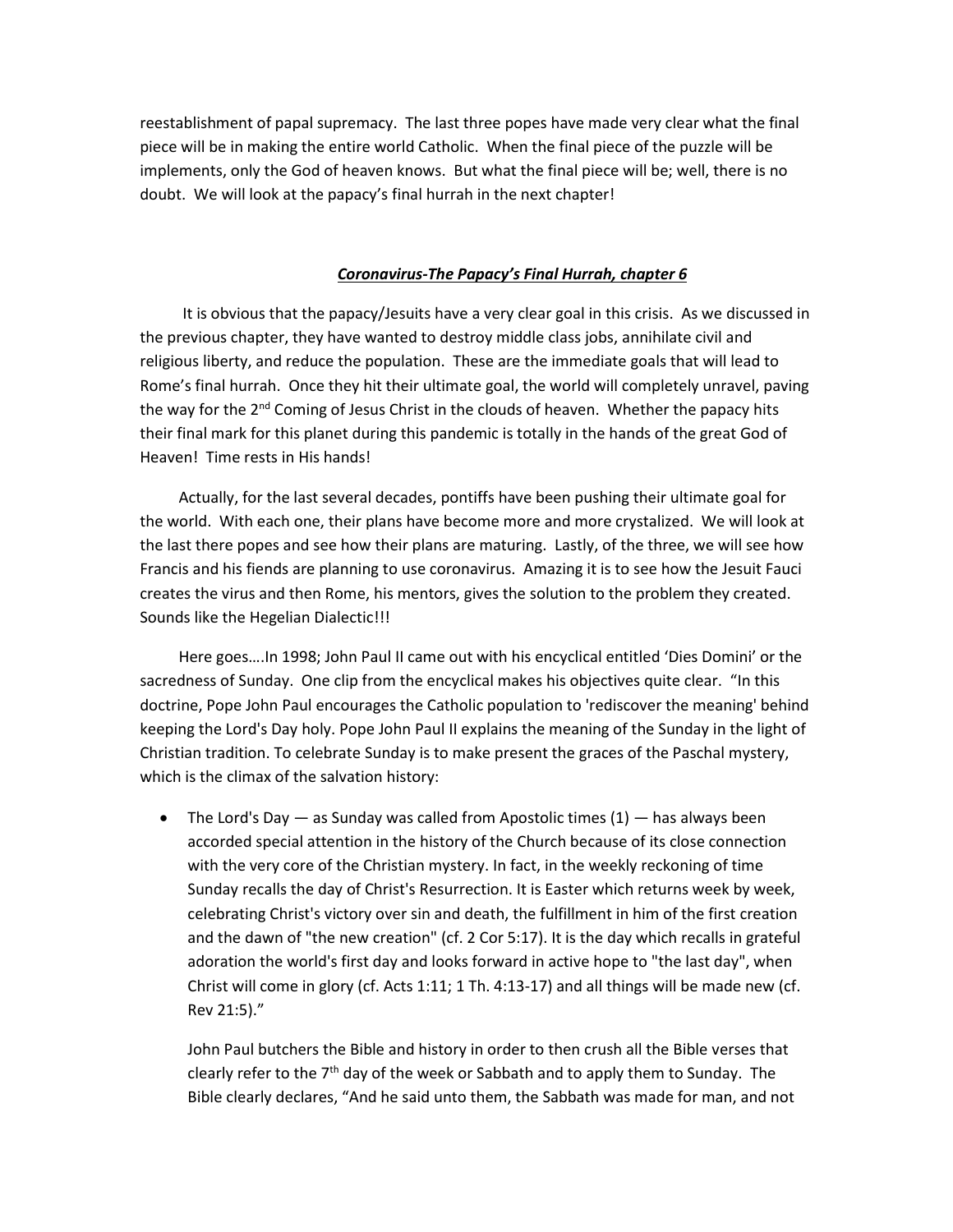man for the Sabbath: Therefore the Son of man is Lord also of the Sabbath." Mark 2:27, 28 Christ is Lord of the 7<sup>th</sup> day Sabbath or Saturday! John Paul seeks to shred the Biblical and historical validity of the Sabbath and exalt Sun worship. He also says that Sunday is sacred because Christ rose on that day. Nowhere in the Bible is this declared. John Paul has sought to set himself above the Bible and the Creator Himself.

Joseph Ratzinger, known also as Benedict the  $16<sup>th</sup>$ , was the author of John Paul's Dies Domini. It should be no surprise that he too exalted Sunday. Notice, "Posted Sep 10, 07 8:25 AM CDT in Arts & Living, World (Newser) – "Pope Benedict has urged Catholics to keep Sunday special amid the "mad rush" of the modern world. *He encouraged people to set the day aside for reflection on faith and the dangers humans pose to the world, including destruction of "God's creation," an apparent reference to environmental harm. "Sunday has been transformed into leisure time. If leisure time lacks an inner focus, ultimately it becomes wasted time," he said.* 

'Pope Benedict XVI celebrating Mass at St. Stephen's in Vienna'

Vienna, Sep 9, 2007 / 05:11 pm (CNA). - As Pope Benedict XVI bid farewell to Austria today, he called on everyone to live Sunday's in a Christian manner. Quoting a 20th century German bishop, Benedict exhorted people to "Give the soul its Sunday and give Sunday its soul." Speaking during his homily at St. Stephen's cathedral in the heart of Vienna, the Holy Father's encouraged the faithful to enjoy true leisure. He also noted that while leisure is a good thing amid the mad rush of the modern world, it can also be a danger if it becomes just wasted time. Instead, the Pope urged Christians to set aside Sundays to devote themselves to Christ's teachings and "create oases of selfless love in a world where so often only power and wealth seem to count for anything."

 In Benedict's messages, he doesn't mention the 'Biblical' basis for Sunday because there is none! What he does is tie Sunday to the environment. In order to maintain the environment, we need to have time off to let the environment be restored! Has anyone heard this during coronavirus???

 Finally, Francis has taken what Benedict said and expanded on it in his encyclical in 2015 called Laudato Si. He took Benedict's comments and created an entire encyclical around saving the environment. The center piece of his comments focused in on SUNDAY! Notice, ""On Sunday, our participation in the Eucharist has special importance. *Sunday, like the Jewish Sabbath, is meant to be a day which heals our relationships with God, with ourselves, with others and with the world.* Sunday is the day of the Resurrection, the "first day" of the new creation, whose first fruits are the Lord's risen humanity, the pledge of the final transfiguration of all created reality. It also proclaims "man's eternal rest in God".168 In this way, Christian spirituality incorporates the value of relaxation and festivity. We tend to demean contemplative rest as something unproductive and unnecessary, but this is to do away with the very thing which is most important about work: its meaning. We are called to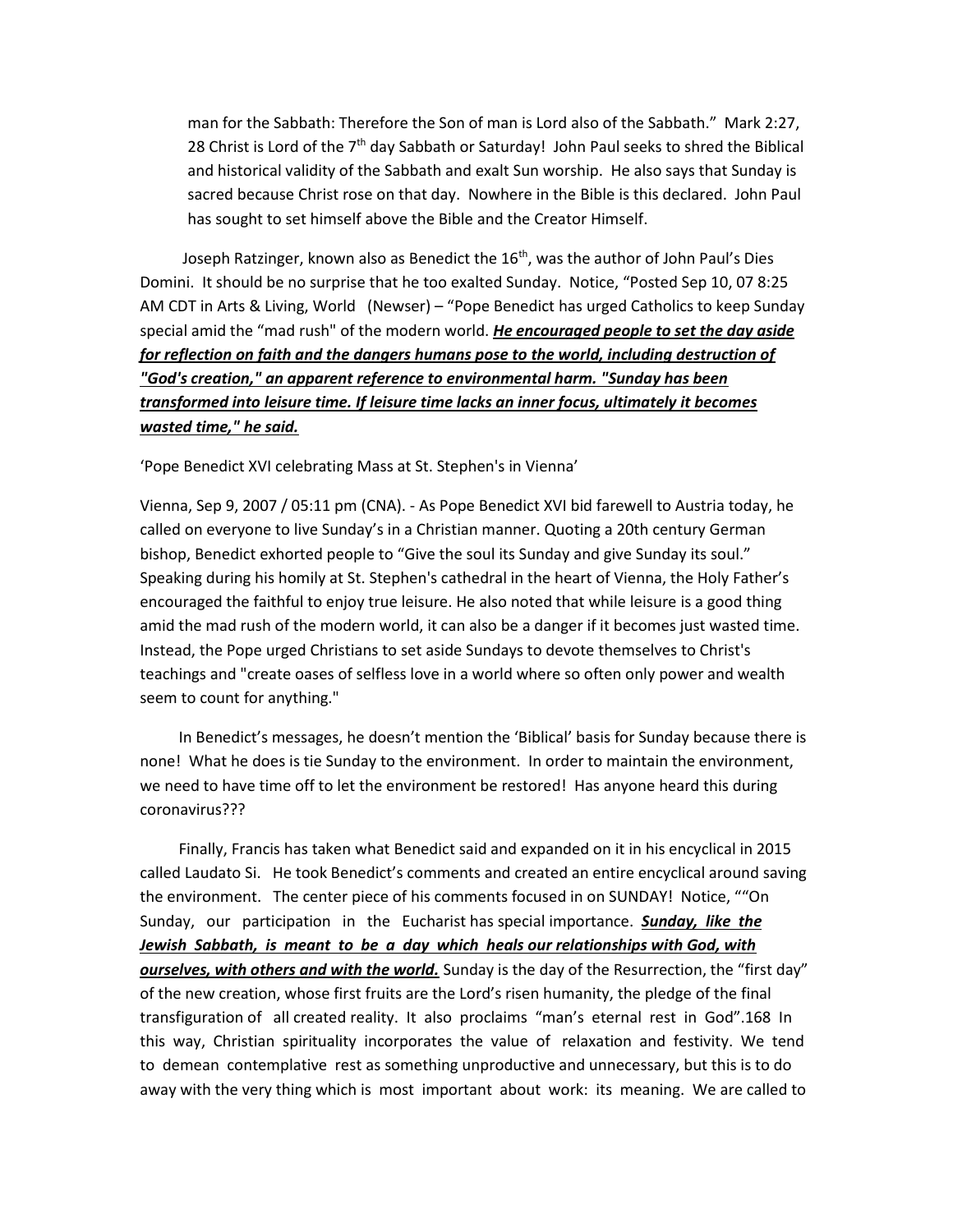include in our work a dimension of receptivity and gratuity, which is quite different from mere inactivity. Rather, it is another way of working, which forms part of our very essence. It protects human action from becoming empty activism; it also prevents that unfettered greed and sense of isolation which make us seek personal gain to the detriment of all else. The law of weekly rest forbade work on the seventh day, "so that your ox and your donkey may have rest, and the son of your maidservant, and the stranger, may be refreshed" (Ex 23:12). Rest opens our eyes to the larger picture and gives us renewed sensitivity to the rights of others. *And so the day of rest, centered on the Eucharist, sheds it light on the whole week, and motivates us to greater concern for nature and the poor."* Number 237

 Francis lets us know that Sunday was set apart to heal relationships and the world. So, in order for families and the environment to heal, we must rest on Sunday. World leaders will be persuaded to adopt "Laudato Si" as the environmental solution to avoid another future pandemic, much worse than COVID-19. That is the goal, and this intention was published a few days ago by the Vatican. Mauricio Lopez is the Executive Secretary of the Pan-Amazon Ecclesial Network (REPAM), an agency appointed by the Vatican that promotes the Pope's ecological message to international agencies, governments and world leaders. REPAM is a great defender of Ladauto Si and Mauricio Lopez is a Jesuit-trained layman and advocate of pagan-idolatry, earth worship and communion with the planet. On April 19, 2020, the Vatican's official news agency published Mauricio Lopez's assessment of the entire coronavirus crisis. The article was titled "Communion with Mother Earth will be resurrected after the pandemic" and addressed Laudato Si, COVID-19 and the need to act "NOW." As hundreds of millions of people, if not billions, are locked up in their homes and as human activity has been paralyzed, Mauricio Lopez is pressing the Pope's message and urging the world to adopt a new pantheistic social structure. He wrote: *"Once we overcome the hardest crisis of COVID-19, an integral vision will be necessary, because as the Encyclical Laudato Si says: "everything is interconnected", and an integral conversion is urgent as proposed in the Amazon Synod as an ecclesial and planetary call. Right now the most important category in human history seems to be: INTEGRAL ECOLOGY.* We must rethink all our ways of life and social structures in light of it, but until now we have not understood it" (emphasis original, Vatican News: Communion with Mother Earth will resurrect after the Pandemic, paragraph 13). [3]

 Scientists have made multiple serendipitous discoveries about the impact of shutdowns around the world during the novel coronavirus pandemic:

 — NASA satellite images have documented a 30 percent decline in nitrous oxide levels (an air pollutant produced by industries and cars burning fossil fuels) in China (China has confined only certain cities and not the entire country).

 — Carbon monoxide emissions (mainly from cars and trucks) are down 50 percent in New York City, according to researchers at Columbia University.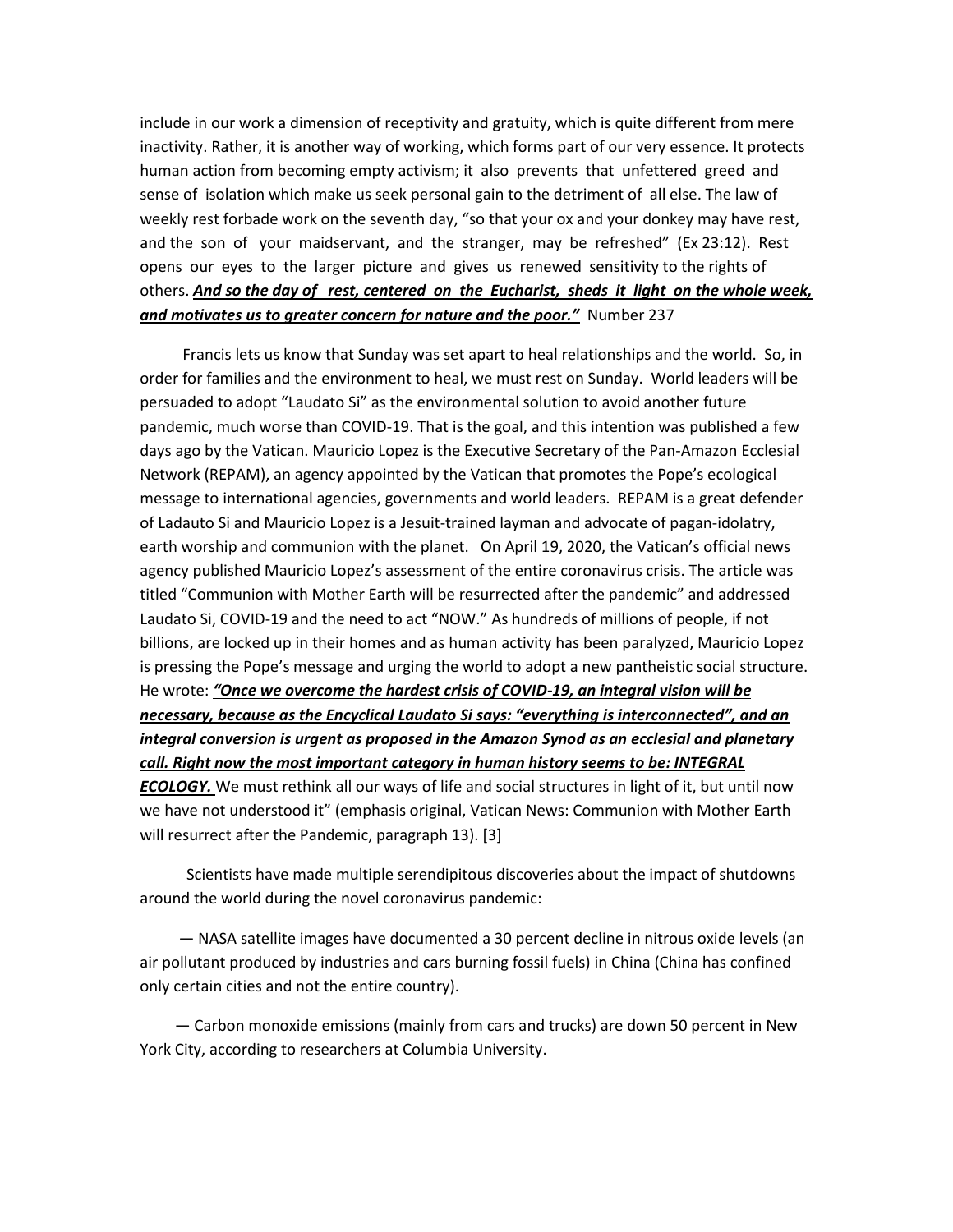— The EPA has recorded the best air quality in Los Angeles than at anytime during the last 40 years.

 Meanwhile, a recently completed study confirmed that pollutants at ground level are diminishing globally (based on a two-week surveillance of 27 countries):

— Nitrous oxide is down 29 percent;

 — Ozone, a byproduct of the chemical reaction when pollutants interact with sunlight, is off by an average of 11 percent; and,

 — Fine particulate matter (a leading cause of death), which is most notable in the form of haze or smog, is lower by an average of 9 percent.

 These are staggering numbers published by a joint team of Norwegian and German researchers. But it was something else they said that really should cause everyone to pause and reflect. Essentially, they lamented that the global lockdown was not sustainable (due to the financial catastrophe it would perpetuate) because of "the potential health benefits gained from reducing 'business as usual' air pollutant emissions from economic activities." So, what if a lockdown on major activity was sustainable for a time each year, or each week- just not all at one time?

 The coronavirus shutdown has helped our environment. There is less toxic matter in the air. Air pollution is down considerably. In order to help the environment, we must take time off to make it happen. Francis told us one key to helping the environment is taking time off on Sunday! Could Covid 19 be used to bring in the papacy's last hurrah? Only time will tell. If Vatican spokesman Lopez has anything to say about it, it will.

 Why is Rome so hell bent on bringing in a Sunday law? *Rome can tell you herself.* "Prove to me from the Bible alone that I am bound to keep Sunday holy. There is no such law in the Bible. It is a law of the holy Catholic Church alone. The Bible says 'Remember the Sabbath day to keep it holy.' The Catholic Church says, No. By my divine power I abolish the Sabbath day and command you to keep holy the first day of the week. And lo! The entire civilized world bows down in reverent obedience to the command of the Holy Catholic Church. — Thomas Enright, CSSR, President, Redemptorist College (Roman Catholic), Kansas City, MO., February 18, 1884.

 "The observance of Sunday by the Protestants is an homage they pay, in spite of themselves, to the authority of the [Catholic] church. — Monsignor Louis Segur, Plain Talk about the Protestantism of Today (1868), p. 213.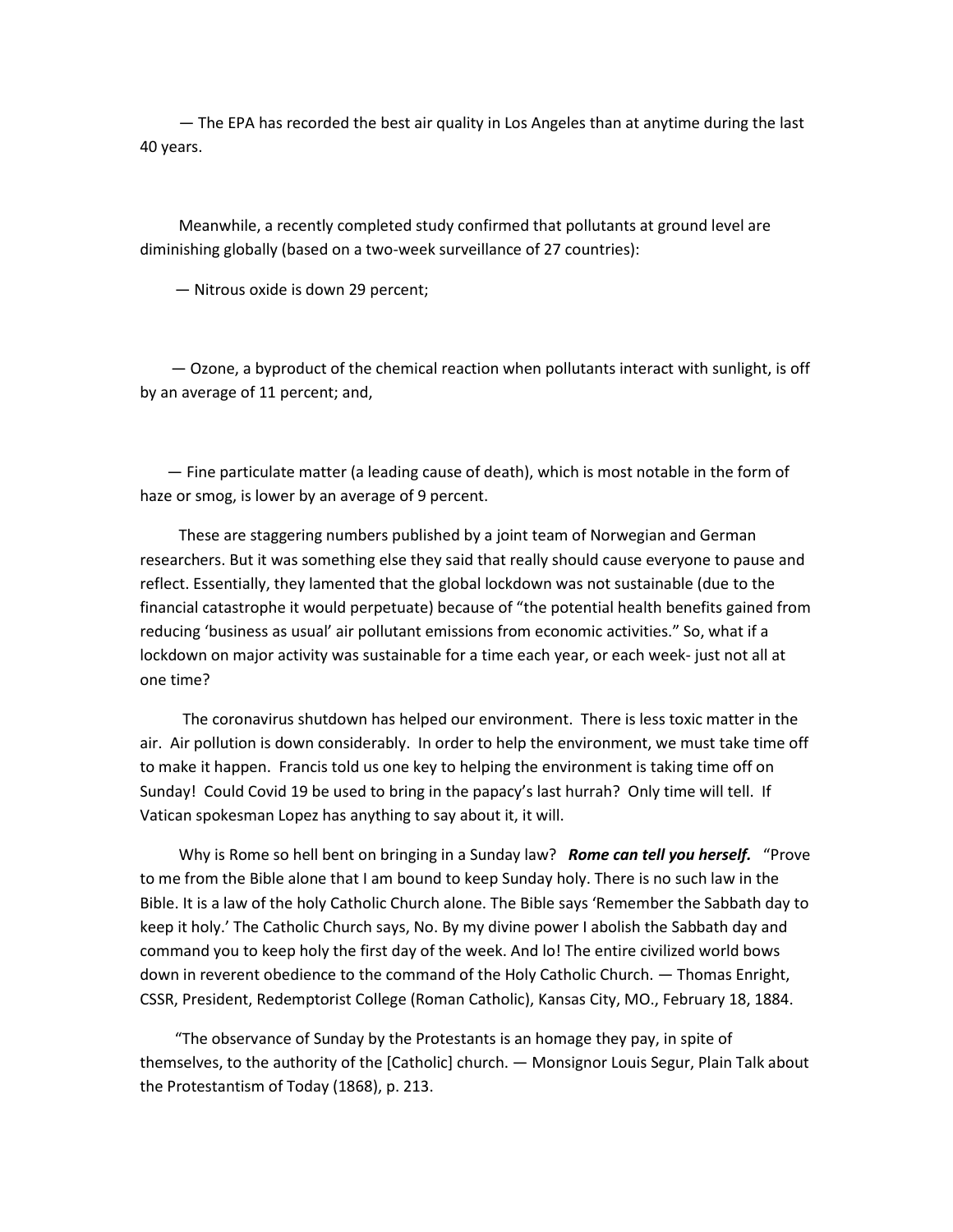"If Protestants would follow the Bible, they should worship God on the Sabbath Day [Saturday]. In keeping the Sunday they are following a law of the Catholic Church. — Albert Smith, Chancellor of the Archdiocese of Baltimore, replying for the Cardinal in a letter of February 10, 1920.

 "The State, in passing laws for the due sanctification of Sunday, is unwittingly acknowledging the authority of the Catholic Church, and carrying out more or less faithfully its prescriptions. The Sunday, as a day of the week set apart for the obligatory public worship of Almighty God, to be sanctified by a suspension of all servile labor, trade, and worldly avocations and by exercises of devotion, is purely a creation of the Catholic Church. — The American Catholic Quarterly Review, January, 1883, pp. 152, 139.

 "Protestants... accept Sunday rather than Saturday as the day for public worship after the Catholic Church made the change.... But the Protestant mind does not seem to realize that...in observing the Sunday, they are accepting the authority of the spokesman for the church, the Pope. — Our Sunday Visitor, February 5, 1950.It is well to remind the Presbyterians, Baptists, Methodists, and all other Christians, that the Bible does not support them anywhere in their observance of Sunday. Sunday is an institution of the Roman Catholic Church, and those who observe the day observe a commandment of the Catholic Church. — Priest Brady, in an address, reported in the Elizabeth, N.J. "News," March 18, 1903.

 Will Francis and the Jesuits be successful in bringing about an environmental Sunday? In doing so, they would bring untold evil upon the entire world! Only time will tell how far the Sovereign Lord allows them to go and how fast. These earth shaking events are out of our control. This is part of a cosmic conflict. One thing we can control and focus on is our physical health. Is our health dependent on wearing face masks, staying 6 feet apart in public and staying home as much as possible? Fauci has laid out these guidelines along with the WHO. Fauci created the monster before us. Is his solution medically correct? We will look at this in our final chapter.

#### *Coronavirus – Masks and staying inside, chapter 7*

 Dr. Anthony Fauci warned of a pandemic during the Trump White House. He has funded laboratories in Wuhan, China to do research on coronavirus from bats. Clearly, that research spilled out, as planned, to create the pandemic that is killing people all over the globe. Fauci was one of the loudest voices recommending the use of masks, social distancing, and staying inside. Considering what he has already done to bring about the current tragedy has left the author wondering about his health recommendations. Is the wearing of a mask, social distancing, and staying home the answers for the current crisis? Of course, many doctors agree with the madman in the Beltway. Agreeing with a madman doesn't sound very wise. Are there alternatives?

 "Dr. Russell Blaylock, a retired neurosurgeon and author, cautions that face masks cannot entirely protect you from getting sick and catching pathogens. He adds that it can also pose a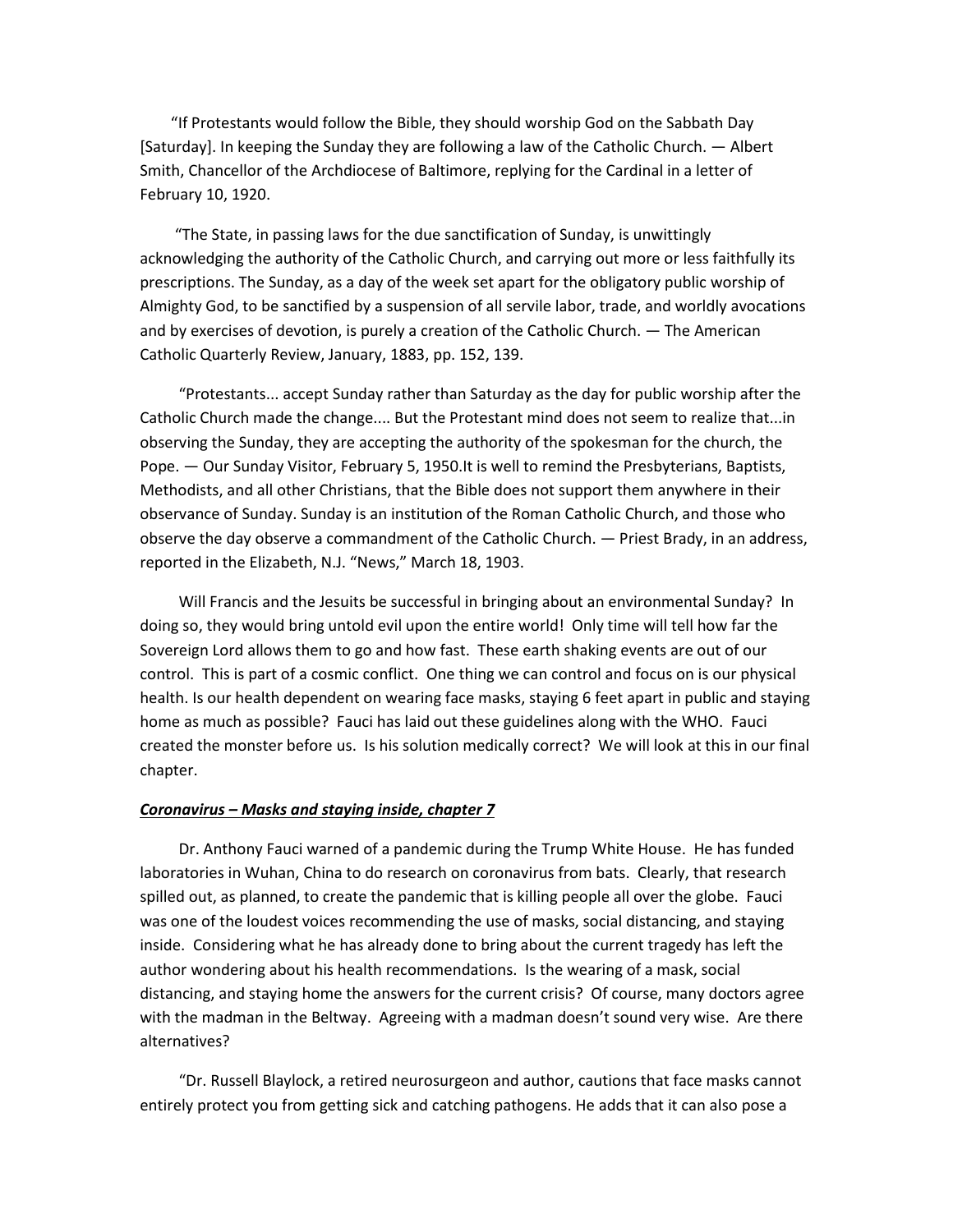serious health risk for wearers. He stresses that only ill people should wear face masks. Dr. Blaylock says that exhaled viruses would not be given a chance to escape if wearing a mask. He says that the virus would further concentrate and circulate within the nasal passages and could eventually travel into the brain. According to Dr. Blaylock, there have been no studies conducted to establish that either a cloth mask or the N95 mask has an impact on the transmission of the coronavirus. It was not until recently that the Commission on Disease Control and Prevention changed its guidelines for wearing face masks. Previously, they only advised sick people to wear protective masks, but now they encourage everyone to wear them when out in public since it has been found out that some could be asymptomatic carriers of the virus. The CDC also has guidelines for wearing cloth masks to slow the spread of the coronavirus." The Science Times, May 18, 2020

Dr. Blaylock stated this about wearing masks:

1. Says that exhaled viruses would not be given a chance to escape if wearing a mask.

 2. That the virus would further concentrate and circulate within the nasal passages and could eventually travel into the brain.

 3. There have been no studies conducted to establish that either a cloth mask or the N95 mask has an impact on the transmission of the coronavirus.

 "Aside from the lack of scientific evidence pointing to requiring the use of a face mask for preventive measures, several studies have explored the dangers of wearing a face mask, especially for long periods. These dangers include increased airway resistance, accumulation of carbon dioxide, hypoxia or inadequate oxygen supply, headaches, and even other lifethreatening complications. In a study conducted by the National Taiwan University Hospital, it has been found that the use of N-95 masks in healthcare workers has caused them to experience hypoxemia, the low level of oxygen in the blood, and hypercapnia, an elevation in the blood's carbon dioxide levels. Another study reported findings of headache in health professionals using the same protective face mask. Similarly, pregnant women wearing N-95 masks were also found to have breathing difficulties associated with the use of the mask. Researchers suggest that the benefits of using N95 masks to prevent contraction of infectious diseases should be weighed against possible respiratory consequences linked with extended use of N95 masks. Newer evidence also reveals that the coronavirus may enter the brain in some cases. By wearing a mask, viruses released upon expiration will not be given a chance to escape and will further congregate in the nasal passages. This allows the virus to enter the olfactory nerves and travel further, eventually reaching the brain. Dr. Blaylock says that one should not attack or criticize healthy people who do not wear masks, as studies point out that it may be a wise choice after all." The Science Times, May 18, 2020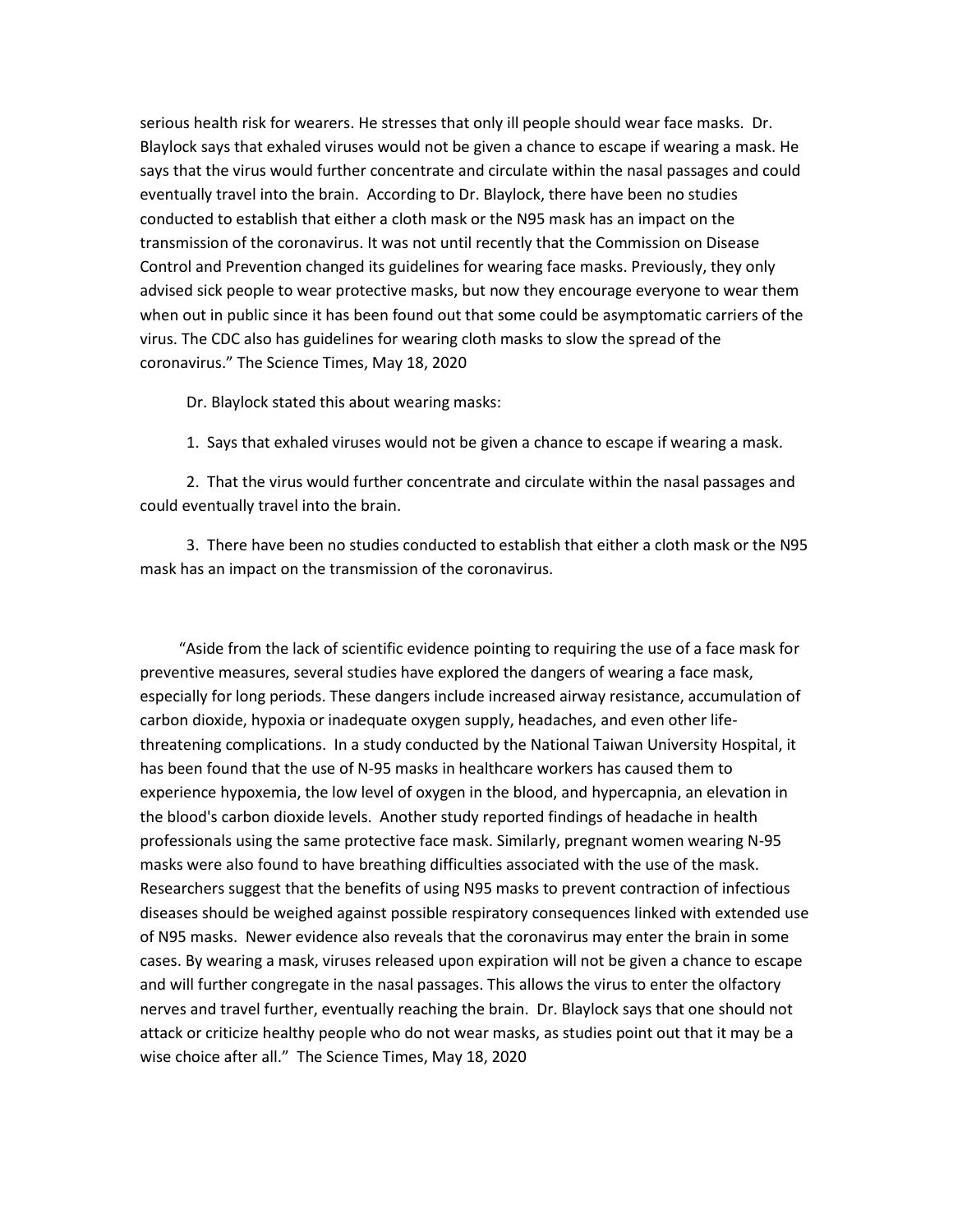Notice some of the consequences of wearing a mask for periods of time from the above mentioned studies.

- These dangers include increased airway resistance, accumulation of carbon dioxide, hypoxia or inadequate oxygen supply, headaches, and even other life-threatening complications.
- They have caused them to experience hypoxemia, the low level of oxygen in the blood, and hypercapnia, an elevation in the blood's carbon dioxide levels.
- Viruses released upon expiration will not be given a chance to escape and will further congregate in the nasal passages. This allows the virus to enter the olfactory nerves and travel further, eventually reaching the brain.

 Knowing that a madman made the recommendation to wear masks and medical people and research have warned of dangers in wearing them for periods of time would make one think twice before doing something just because the Beltway 'expert' says so!

 One other study done by a brave nurse chronicled the following bad effects of wearing a mask. She noted:

- We are breathing in bacteria.
- This makes us more prone to infection.
- The CO2 goes back into our bloodstream, creates acid and causes an imbalance in our ph.
- We are working against our immune system.

 As Dr. Blaylock, a brave nurse, and studies have shown, there are serious questions raised by wearing a mask. Is there an alternative that can assist us in staying well and healthy during this virus? I believe there are 8 practical ways to a strong immune system and healthy living. These are in no particular order. They are all important. The first one is our diet. Eating a plant based diet is critical to our health. Dr. Michael Greger says, "that the majority of clinical studies demonstrate that a whole food, plant-based diet is the best for the prevention of disease. This diet contains primarily fruits, vegetables, nuts, seeds, whole grains, beans and legumes." From his book, 'How Not to Die'.

There are so many other important aspects to the importance of diet.

- We should eat at 5 hour intervals. Our stomach needs to rest too!
- We should not eat between our meals because it overtaxes the system.
- We should not eat before bed.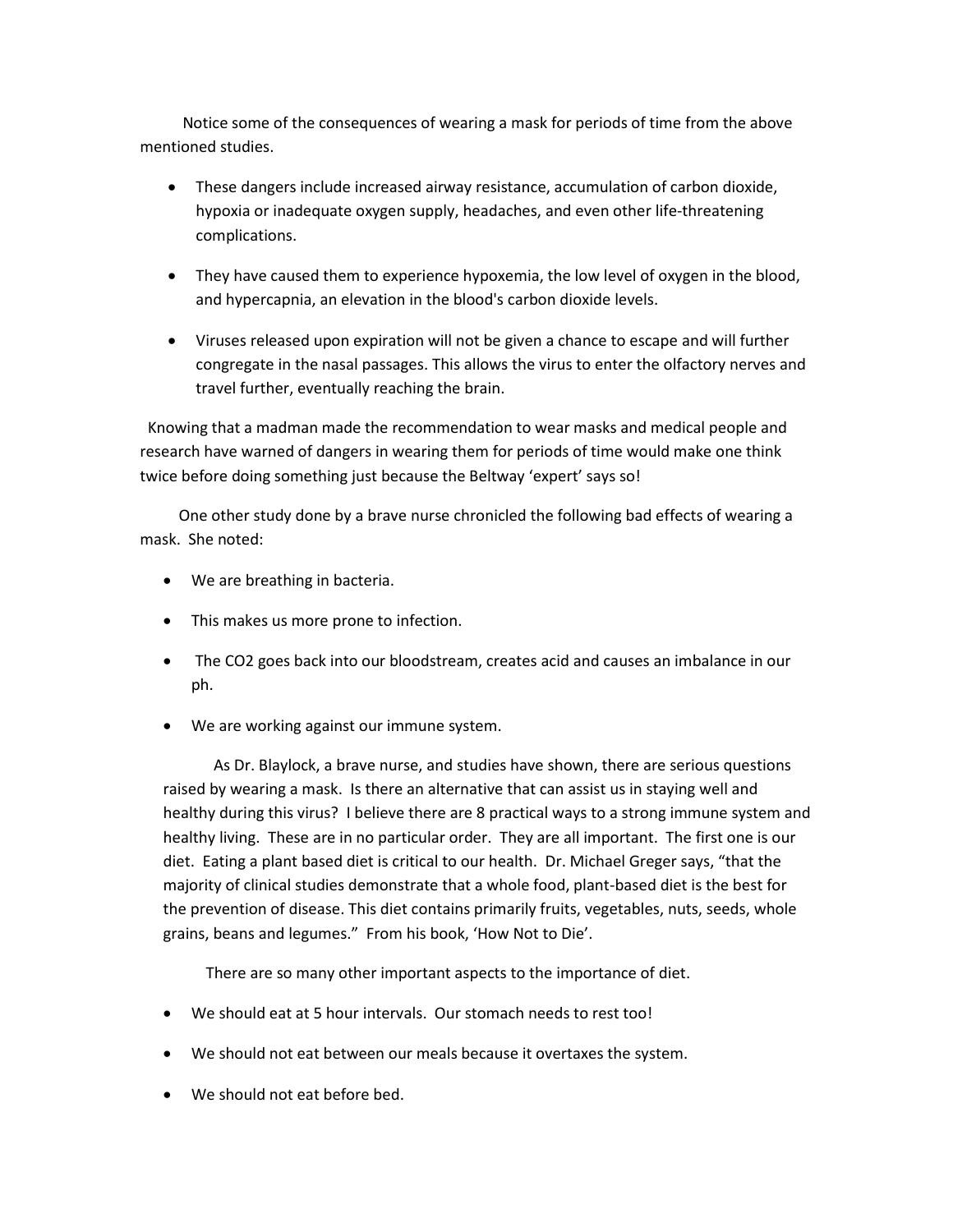• Our lightest meal should be the last one-dinner!

 The next health principle that is critical to a strong immune system is exercise. Getting our heart rate up, sweating impurities out of our system, strengthening our muscles, are essential to physical and mental health. During this virus, depression, alcoholism, child abuse and suicide have rocked this world. Want to learn more about exercise and depression? Many studies show that people who exercise regularly benefit with a positive boost in mood and lower rates of depression. What Are the Psychological Benefits of Exercise With Depression? Improved self-esteem is a key psychological benefit of regular physical activity. When you exercise, your body releases chemicals called endorphins. These endorphins interact with the receptors in your brain that reduce your perception of pain. Endorphins also trigger a positive feeling in the body, similar to that of morphine. For example, the feeling that follows a run or workout is often described as "euphoric." That feeling, known as a "runner's high," can be accompanied by a positive and energizing outlook on life.

 The third principle is water. Water on the inside and on the outside is very important for a strong immune system. Scientists tell us we should drink half our body weight in ounces every day. If we are sweating a lot, then we should drink more! For a strong immune system, out with the coffee, out with soft drinks, and high sugar juices and guzzle some water! ""A lack of water dehydrates the fluids, tissues, and cells of the body. It causes the blood to thicken, increasing the risks of stroke and heart disease. Dehydration can mimic hypoglycemia, causing headaches, tiredness, and fainting spells. The body requires water constantly. Most of this water is recycled within the body itself. The body loses at least ten cups of water every day. The food we eat provides two to four cups of water, so we need to drink at least six to eight glasses each day to replace the difference. Pure plain water is the best way to replace the fluid you need. Many sugar-laden beverages actually result in a loss of water from the system, because it requires more water to metabolize the sugar in a drink than the drink itself provides. Caffeine and alcohol are both diuretics which cause the body to lose water. You need an extra glass of water for every high-sugar, caffeinated, or alcoholic beverage you drink. It is very important to know that drinking water with meals dilutes the gastric juice and slows the digestive process. The best time to drink water is between meals. "Water is the best liquid possible to cleanse the tissues.... Drink some, a little time before or after a meal."—Ellen G. White, Healthful Living, p. 226

 Sleep is the next principle to a strong immune system. "During the day, the chief work of the body is done, but during the night, the body is revived, the muscles are built up, the brain tissue is restored, and the nerves are recharged. For growth and health, a sufficient amount of leisure and rest is essential. When the body is deprived of sleep, it is unable to rebuild and recharge itself adequately. There is an increase in irritability, while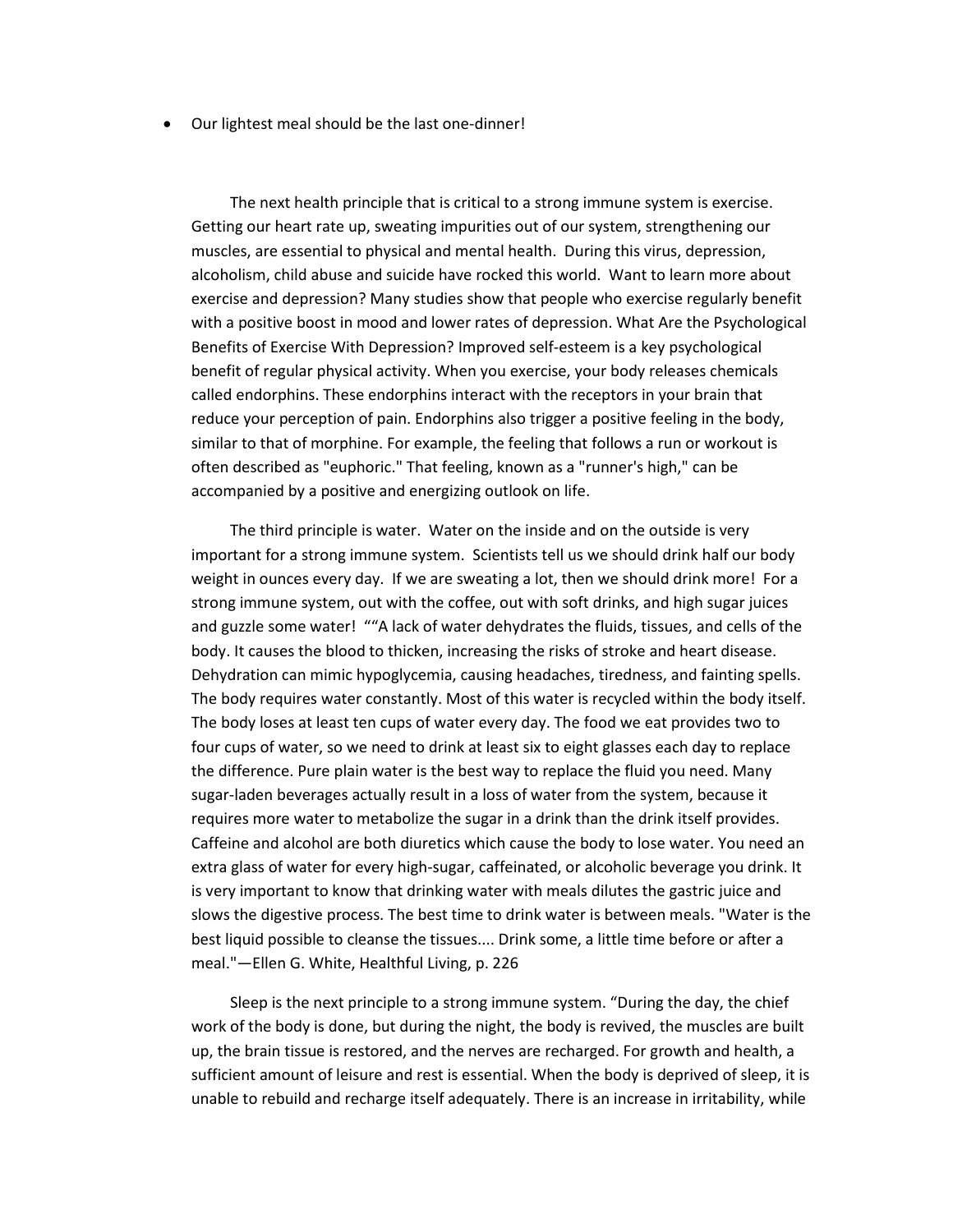creativity, concentration, and efficiency suffer. Sleep deprivation impairs judgment, causing values and priorities to change. Continued loss of sleep can result in exhaustion, depression, delusions, paranoia, and hallucinations. Losing as little three hours of sleep in a single night can cut the effectiveness of your immune system in half. Slowed reaction time and decreased concentration lead to an increase in car accidents. As many a 30% of fatal automobile accidents are caused by a driver falling asleep at the wheel. In a classic health study, it was found that people who regularly slept seven to eight hours each night had a lower death rate than those who slept less than that. Do you nod off whenever you're not active, need an alarm clock to wake up, or sleep longer on your days off? If so, you are probably not getting enough sleep." Amazing Discoveries

 The madman in the Beltway and his cronies at the CDC have said nothing to the world about building our immune systems. Why is that? I guess they are just plain too smart or too dumb?????? The next principle is temperance. You say, that is easy because I do not drink alcohol. Friend, there is so much more to temperance than alcohol! Temperance can include moderation and abstinence, but it is more than either one. As Francis E. Willard wrote, "Temperance is moderation in the things that are good and total abstinence from the things that are foul." Many people believe that "Moderation" is the KEY. We strongly disagree. Think about it...is cocaine OK in moderation? Of course not! You see, True Temperance means to abstain completely from things that are bad for you and to use "moderately" those things that are good for you.

 Fresh air, did you get that, fresh air, is the next principle. Fresh air is good for your digestive system. Fresh air helps improve blood pressure and heart rate. Fresh air makes you happier. Fresh air strengthens your immune system. Fresh air cleans your lungs. Fresh air gives you more energy and a sharper mind. "In order to have good blood, we must breathe well. Full, deep inspirations of pure air, which fill the lungs with oxygen, purify the blood. They impart to it a bright color and send it, a life-giving current, to every part of the body. A good respiration soothes the nerves; it stimulates the appetite and renders digestion more perfect; and it induces sound, refreshing sleep. The lungs should be allowed the greatest freedom possible. Their capacity is developed by free action; it diminishes if they are cramped and compressed." Ellen White, Ministry of Healing, pgs. 272-274

 Sunshine is another key to strong immune health. Sunlight and darkness trigger the release of hormones in your brain. Exposure to sunlight is thought to increase the brain's release of a hormone called serotonin. Serotonin is associated with boosting mood and helping a person feel calm and focused. At night, darker lighting triggers the brain to make another hormone called melatonin. This hormone is responsible for helping you sleep. When natural sunlight hits the skin it triggers the body's production of vitamin D. Vitamin D is also known as "the sunshine vitamin." It is a crucial ingredient for overall health; protects against inflammation, lowers high blood pressure, helps muscles,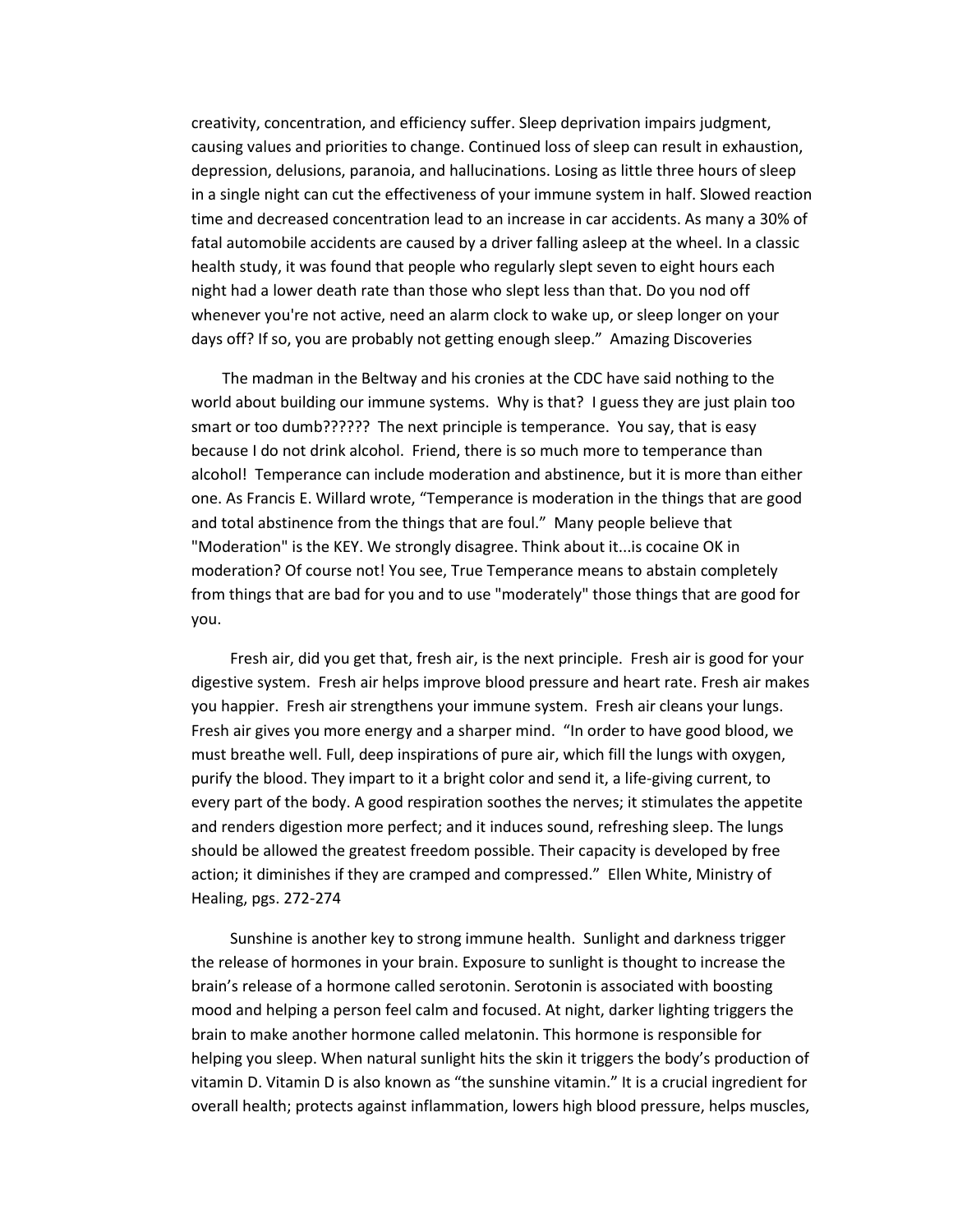improves brain function and may even protect against cancer. Low levels of vitamin D can cause heart disease, prostate cancer and dementia.

 The eighth and final principle of health is trusting in Divine Power. Jesus said, "Come unto me, all ye that labor and are heavy laden, and I will give you rest. Take my yoke upon you, and learn of me; for I am meek and lowly in heart: and ye shall find rest unto your souls. For my yoke is easy, and my burden is light." Matthew 11:28-30 Jesus bids us to submit our ways and plans into His hands. In trusting Him, who alone is kind and true, there comes true rest to the mind and heart!

 "Pure air, sunlight, abstemiousness, rest, exercise, proper diet, the use of water, trust in Divine power—these are the true remedies."—Ellen G. White, Ministry of Healing, p. 127

 Friend, there are thousands of voices telling you to wear a mask, and to stay home to avoid getting this virus. Most of the 'experts' are telling you to do so! A few voices are warning against the suggestions of the Beltway madman. A few voices are offering you an alternative to good health and a strong immune system! The choice is ours!

#### *Coronavirus Epilogue*

 Has anyone ever heard of 'Asterix and the Chariot Race'? It is the 37th book in the Asterix series, and the third to be written by Jean-Yves Ferri and illustrated by Didier Conrad. The book was released worldwide in more than 20 languages on 19 October 2017 with an initial print run of 5 million copies. The book received renewed media attention in 2020 amid the severe acute respiratory syndrome coronavirus 2 (COVID-19) pandemic because the charioteer favored to win the race goes by the name Coronavirus.

 Responding to criticism of the "deplorable" condition of Roman roads in the regions, Senator Lactus Bifidus proposes a chariot race across the Italic Peninsula to showcase the "excellent" roads. The race is open to all people of the known world. Julius Caesar endorses the race but insists that a Roman must win for the sake of unity across the Italic Peninsula. Otherwise, Bifidus will be exiled to Cyrenaica (now Libya). Caesar's champion for Rome is Coronavirus.

 If it were only a cartoon race that would really be stretching things to connect this cartoon with coronavirus and Rome's involvement with this pandemic. There is too much other information. Unfortunately, it all fits together.

- Jesuit trained Fauci funds labs in China, Wuhan included, to research coronavirus from bats.
- Fauci warns Trump Administration that definitely a virus will happen during his administration.
- Coronavirus leaks out and a pandemic results.